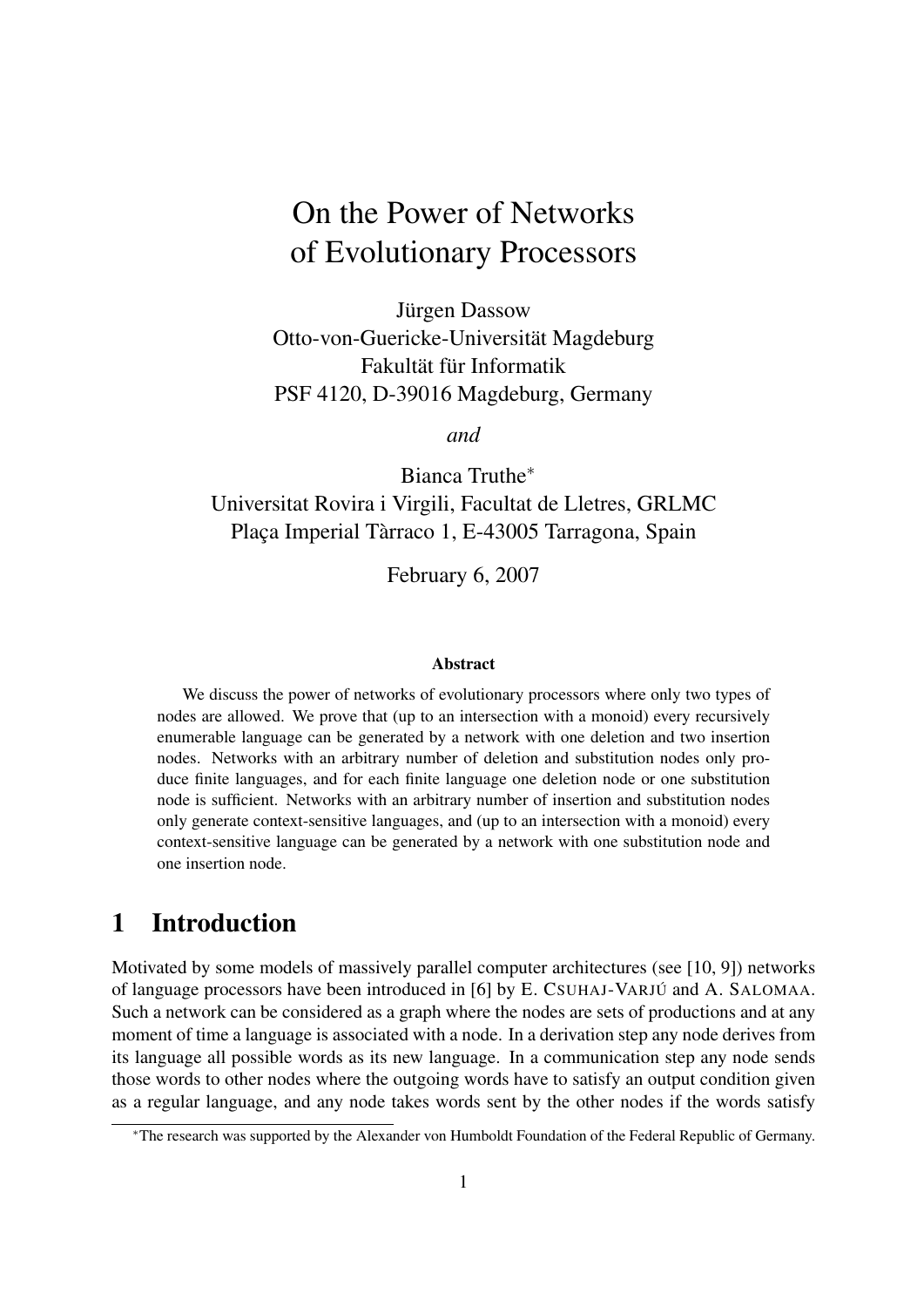an input condition also given by a regular language. The language generated by a network of language processors consists of all (terminal) words which occur in the languages associated with a given node.

Inspired by biological processes, J. CASTELLANOS, C. MARTIN-VIDE, V. MITRANA and J. SEMPERE introduced in [3] a special type of networks of language processors which are called networks with evolutionary processors because the allowed productions model the point mutation known from biology. The sets of productions have to be substitutions of one letter by another letter or insertions of letters or deletion of letters; the nodes are then called substitution node or insertion node or deletion node, respectively. Results on networks of evolutionary processors can be found e. g. in [3, 4, 2, 1]. In [4] it was shown that networks of evolutionary processors are universal in that sense that they can generate any recursively enumerable language, and that networks with six nodes are sufficient to get all recursively enumerable languages. In [1] the latter result has been improved by showing that networks with three nodes are sufficient. The proof uses one node of each type (and intersection with a monoid).

Therefore it is a natural question to study the power of networks with evolutionary processors where the nodes have only two types, i. e.,

- (i) networks with deletion nodes and substitution nodes (but without insertion nodes),
- (ii) networks with insertion nodes and substitution nodes (but without deletion nodes), and
- (iii) networks with deletion nodes and insertion nodes (but without substitution nodes).

In this paper we investigate the power of such systems and study the number of nodes sufficient to generate all languages which can be obtained by networks of the type under consideration. We prove that networks of type (i) and (iii) produce only finite and context-sensitive languages, respectively. Every finite, context-sensitive or recursively enumerable language can be generated by a network of type (i) with one node, by a network of type (ii) with two nodes or by a network of type (iii) with three nodes, respectively.

# 2 Definitions

We assume that the reader is familiar with the basic concepts of formal language theory (see e. g. [12]). We here only recall some notations used in the paper.

By  $V^*$  we denote the set of all words (strings) over V (including the empty word  $\lambda$ ). The length of a word w is denoted by  $|w|$ .

In the proofs we shall often add new letters of an alphabet  $U$  to a given alphabet  $V$ . In all these situations we assume that  $V \cap U = \emptyset$ .

A phrase structure grammar is specified as a quadruple  $G = (N, T, P, S)$  where N is a set of nonterminals, T is a set of terminals, P is a finite set of productions which are written as  $\alpha \rightarrow \beta$ with  $\alpha \in (N \cup T)^* \setminus T^*$  and  $\beta \in (N \cup T)^*$ , and  $S \in N$  is the axiom. The grammar G is called monotone, if  $|\alpha| \leq |\beta|$  holds for every rule  $\alpha \to \beta$  of P.

A phrase structure grammar is in Kuroda normal form if all its productions have one of the following forms:

$$
AB \to CD
$$
,  $A \to CD$ ,  $A \to x$ ,  $A \to \lambda$  where  $A, B, C, D \in N$ ,  $x \in N \cup T$ .

A conditional (monotone) grammar is a quadruple  $G = (N, T, P', S)$  where N, T, and S are specified as in a phrase structure grammar and P' is a finite set of pairs  $p = (\alpha_p \rightarrow \beta_p, R_p)$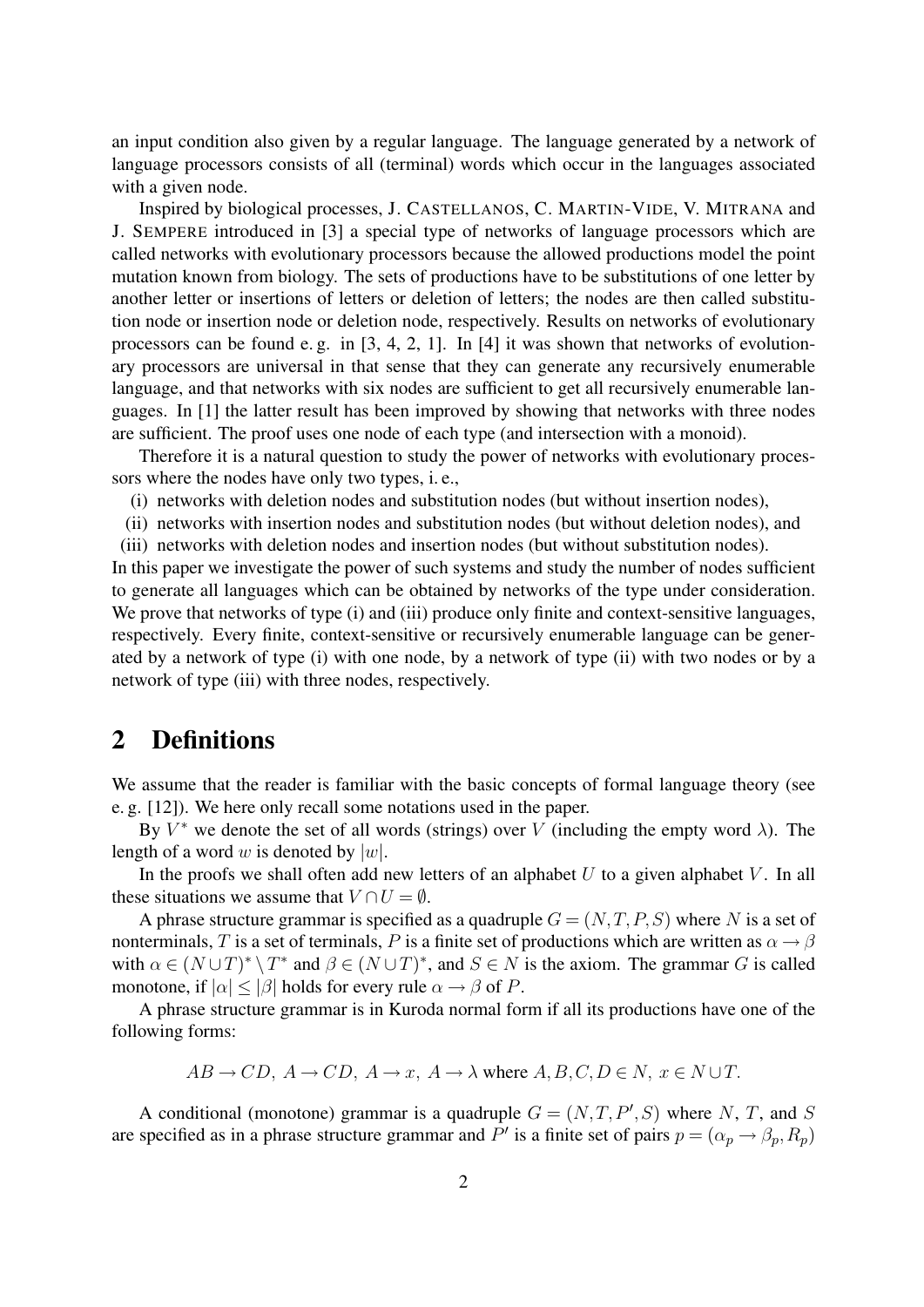where  $\alpha_p \to \beta_p$  is a monotone production and  $R_p$  is a regular set. The direct derivation  $w \Longrightarrow_p v$ in a conditional grammar is defined by the following conditions:

$$
w = w_1 \alpha_p w_2, \ v = w_1 \beta_p w_2, \text{ and } w \in R_p,
$$

i. e., a rule can only be applied to sentential forms which belong to the regular set associated with the rule. The language generated by a conditional grammar  $G$  is defined as the set of all words  $z \in T^*$  for which productions  $p_1, p_2, \ldots, p_r$  exist such that

 $S \Longrightarrow_{p_1} u_1 \Longrightarrow_{p_2} u_2 \Longrightarrow_{p_3} \ldots \Longrightarrow_{p_r} u_r = z.$ 

We call a production  $\alpha \rightarrow \beta$  a

- substitution if  $|\alpha| = |\beta| = 1$ ,
- deletion if  $|\alpha| = 1$  and  $\beta = \lambda$ .

We introduce insertions as a counterpart of a deletion. We write  $\lambda \rightarrow a$ , where a is a letter. The application of an insertion  $\lambda \to a$  derives from a word w any word  $w_1aw_2$  with  $w = w_1w_2$  for some (possibly empty) words  $w_1$  and  $w_2$ .

We now introduce the basic concept of this paper, the networks of evolutionary processors.

#### Definition 2.1

- (i) *A network of evolutionary processors (of size n) is a tuple*  $\mathcal{N} = (V, N_1, N_2, \ldots, N_n, E, j)$ *where*
	- V *is a finite alphabet,*
	- *for*  $1 \leq i \leq n$ ,  $N_i = (M_i, A_i, I_i, O_i)$  where
		- $M_i$  is a set of evolution rules of a certain type, i. e.,  $M_i \subseteq \{a \rightarrow b ~|~ a, b \in V\}$  or  $M_i \subseteq \{a \rightarrow \lambda \mid a \in V\}$  or  $M_i \subseteq \{\lambda \rightarrow b \mid b \in V\},$
		- $-$  A<sub>i</sub> is a finite subset of  $V^*$ ,
		- $I_i$  *and*  $O_i$  *are regular sets over* V,
	- *E* is a subset of  $\{1, 2, ..., n\} \times \{1, 2, ..., n\}$ *, and*
	- *j is a natural number such that*  $1 \leq j \leq n$ .
- (ii) *A configuration* C of N is an *n*-tuple  $C = (C(1), C(2), \ldots, C(n))$  if  $C(i)$  is a subset of  $V^*$ *for*  $1 \leq i \leq n$ *.*
- (iii) Let  $C = (C(1), C(2), \ldots, C(n))$  and  $C' = (C'(1), C'(2), \ldots, C'(n))$  be two configurations *of* N *. We say that* C *derives* C 0 *in one*
	- $-$  *evolution step (written as*  $C$  ⇒  $C'$ ) *if, for*  $1 ≤ i ≤ n$ ,  $C'(i)$  *consists of all words*  $w \in C(i)$  to which no rule of  $M_i$  is applicable and of all words  $w$  for which there *are a word*  $v \in C(i)$  *and a rule*  $p \in M_i$  *such that*  $v \Longrightarrow_{p} w$  *holds,*
	- $-$  *communication step (written as*  $C \vdash C'$ *) if, for*  $1 \leq i \leq n$ ,

$$
C'(i) = (C(i) \setminus O_i) \cup \bigcup_{(k,i) \in E} C(k) \cap O(k) \cap I(i).
$$

*The computation of* N *is a sequence of configurations*  $C_t = (C_t(1), C_t(2), \ldots, C_t(n))$ *,*  $t \geq 0$ , such that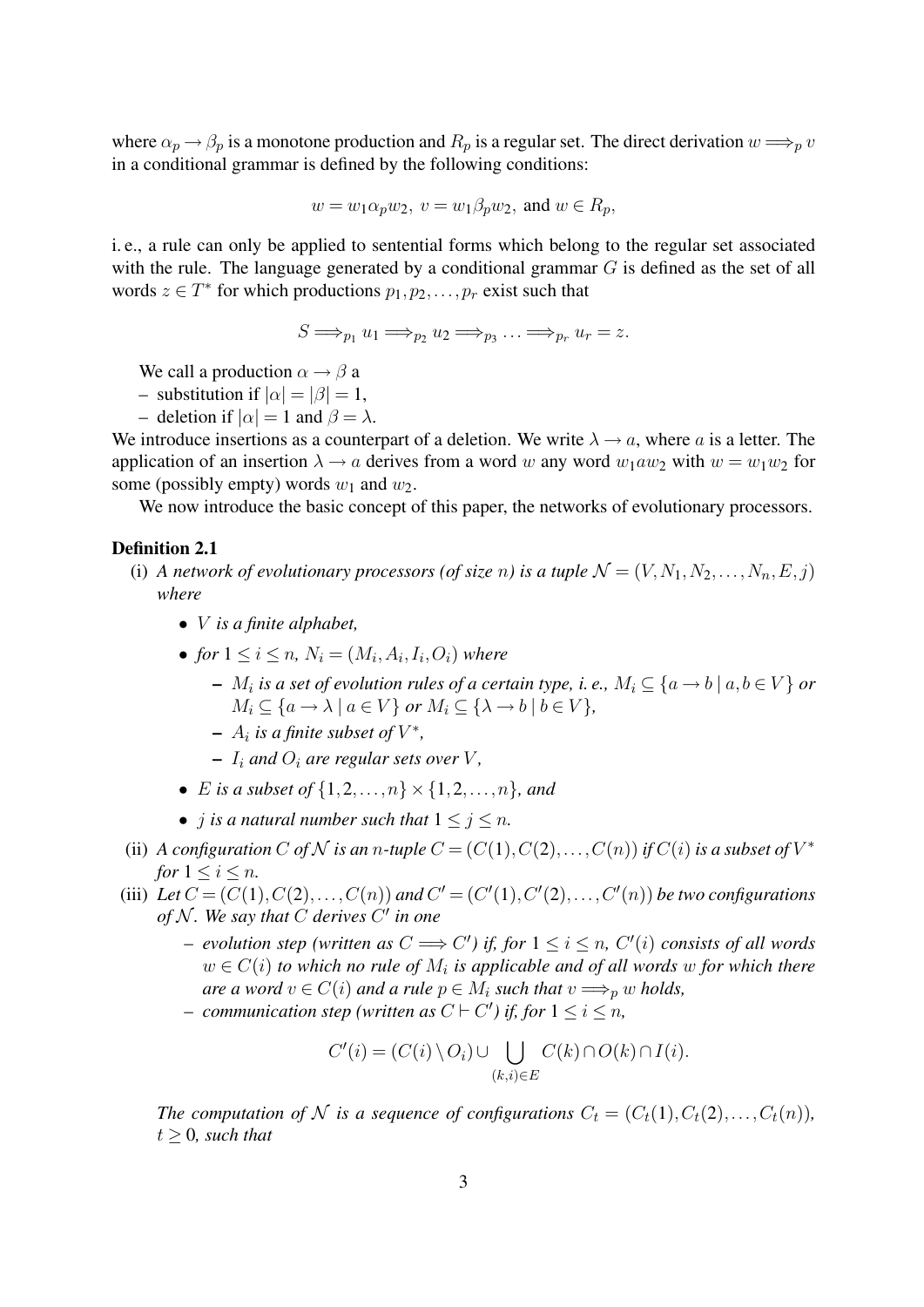$-C_0 = (A_1, A_2, \ldots, A_n)$ – *for any*  $t ≥ 0$ ,  $C_{2t}$  *derives*  $C_{2t+1}$  *in one evolution step:*  $C_{2t}$   $\Longrightarrow$   $C_{2t+1}$ *,* – *for any*  $t ≥ 0$ ,  $C_{2t+1}$  *derives*  $C_{2t+2}$  *in one communication step:*  $C_{2t+1}$  ⊢  $C_{2t+2}$ *.* (iv) *The language*  $L(N)$  *generated by* N *is defined as* 

$$
L(\mathcal{N}) = \bigcup_{t \ge 0} C_t(j)
$$

*where*  $C_t = (C_t(1), C_t(2), \ldots, C_t(n))$ *,*  $t > 0$  *is the computation of* N.

Intuitively a network with evolutionary processors is a graph consisting of some, say  $n$ , nodes  $N_1, N_2, \ldots, N_n$  (called processors) and the set of edges given by E such that there is a directed edge from  $N_k$  to  $N_i$  if and only if  $(k, i) \in E$ . Any processor  $N_i$  consists of a set of evolution rules  $M_i$ , a set of words  $A_i$ , an input filter  $I_i$  and an output filter  $O_i$ . We say that  $N_i$ is a substitution node or a deletion node or an insertion node if  $M_i \subseteq \{a \to b \mid a, b \in V\}$  or  $M_i \subseteq \{a \to \lambda \mid a \in V\}$  or  $M_i \subseteq \{\lambda \to b \mid b \in V\}$ , respectively. The input filter  $I_i$  and the output filter  $O_i$  control the words which are allowed to enter and to leave the node, respectively. With any node  $N_i$  and any time moment  $t \geq 0$  we associate a set  $C_t(i)$  of words (the words contained in the node at time t). Initially,  $N_i$  contains the words of  $A_i$ . In a derivation step we derive from  $C_t(i)$  all words applying rules from the set  $M_i$ . In a communication step any processor  $N_i$  sends out all words  $C_t(i) \cap O_i$  (which pass the output filter) to all processors to which a directed edge exists (only the words from  $C_t(i) \setminus O_i$  remain in the set associated with  $N_i$ ) and, moreover, it receives from any processor  $N_k$  such that there is an edge from  $N_k$ to  $N_i$  all words sent by  $N_k$  and passing the input filter  $I_i$  of  $N_i$ , i.e., the processor  $N_i$  gets in addition all words of  $(C_t(k) \cap O_k) \cap I_i$ . We start with a derivation step and then communication steps and derivation steps are alternately performed. The language consists of all words which are in the node  $N_j$  (j is chosen in advance) at some moment  $t, t \geq 0$ .

### 3 Networks with only Deletion and Substitution Nodes

In this section we study the power of networks which have only deletion and substitution nodes but no insertion nodes.

Lemma 3.1 For any network N of evolutionary processors, which has only deletion and sub*stitution nodes,*  $L(\mathcal{N})$  *is a finite language.* 

*Proof.* Let  $\mathcal{N} = (V, N_1, N_2, \ldots, N_n, E, j)$  be a network, which has only deletion and substitution nodes. Obviously, any evolution step and any communication step do not increase the length of a word contained in some  $C_t(i)$ ,  $1 \le i \le n$ ,  $t \ge 0$ . Therefore  $L(\mathcal{N})$  contains only words of length at most

$$
\max\{|w| \mid w \in A_i, 1 \le i \le n\}.
$$

Hence  $L(\mathcal{N})$  is a finite language.

On the other hand, every finite language can be generated by a network of evolutionary processors without insertion nodes.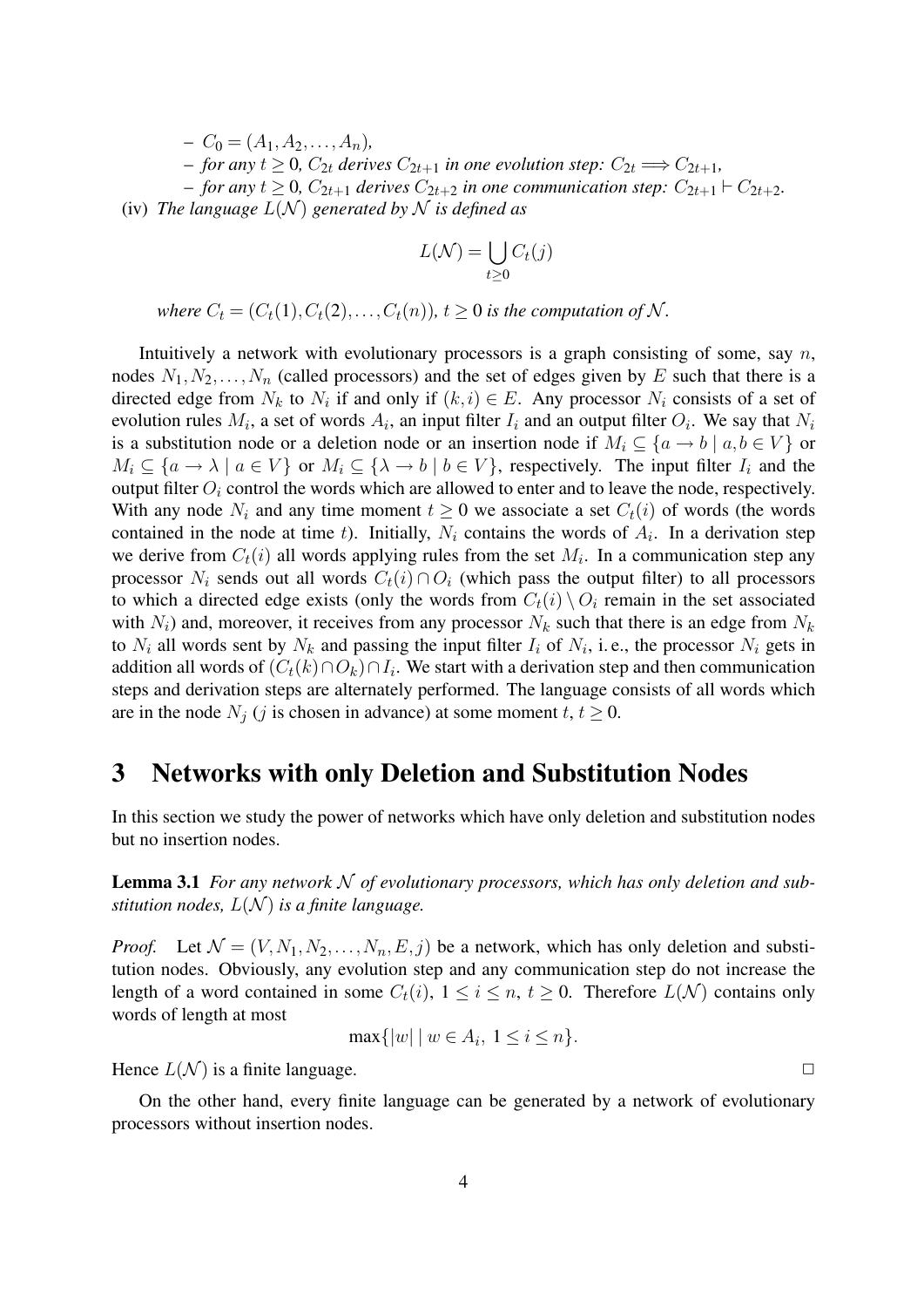#### Lemma 3.2

- (i) *For any finite language* L*, there is a network* N *of evolutionary processors which has exactly one substitution node such that*  $L(\mathcal{N}) = L$ .
- (ii) *For any finite language* L*, there is a network* N *of evolutionary processors which has exactly one deletion node such that*  $L(\mathcal{N}) = L$ *.*

*Proof.* Obviously, the network  $\mathcal{N} = (alpha(L) \cup \{a, b\}, (\{a \rightarrow b\}, L, \emptyset, \emptyset), \emptyset, 1)$  generates L and its only node is a substitution node. Therefore part (i) is shown. In order to prove part (ii), we change the system by using  $a \to \lambda$  instead of  $a \to b$ .

Combining the two preceding lemmas we get immediately the following statement.

Corollary 3.3 *The family of languages which can be generated by networks of evolutionary processors which have only deletion and substitution nodes coincides with*  $\mathcal{L}(FIN)$ .  $\Box$ 

### 4 Networks with only Insertion and Substitution Nodes

In this section we study the power of networks which have only insertion and substitution nodes but no deletion nodes.

Lemma 4.1 For any network N of evolutionary processors which has only insertion and sub*stitution nodes,*  $L(\mathcal{N})$  *is a context-sensitive language.* 

*Proof.* Let  $\mathcal{N} = (V, N_1, N_2, \ldots, N_n, E, h)$  be a network which has only insertion and substitution nodes. For  $1 \leq i \leq n$ , we set

$$
V^{(i)} = \{x^{(i)} \mid x \in V\}.
$$

If  $w = x_1 x_2 ... x_m$ , then  $w^{(i)} = x_1^{(i)}$  $\binom{i}{1}x_2^{(i)}$  $2^{(i)} \dots x_m^{(i)}$ . In the grammar given below we shall use  $w^{(i)}$  if the word w is in the node  $N_i$ . For  $1 \le i \le n$ , let  $N_i = (M_i, A_i, I_i, O_i)$ . Without loss of generality we assume that  $N_1, N_2, \ldots, N_r$  are substitution nodes and that  $N_{r+1}, N_{r+2}, \ldots, N_n$  are the insertion nodes. Moreover, for  $1 \le i \le n$ , let  $\mathcal{A}_i = (V, Z_i, z_{0i}, \delta_i, F_i)$  and  $\mathcal{B}_i = (V, Z'_i, z'_{0i}, \delta'_i, F'_i)$ be finite deterministic automata with input set V, state sets  $Z_i$  and  $Z'_i$ , initial states  $z_{0i}$  and  $z'_i$  $\zeta'_{0i},$ transition functions  $\delta_i$  and  $\delta'_i$  and sets  $F_i$  and  $F'_i$  of accepting states, respectively, which accept the input filter  $I_i$  and the output filter  $O_i$ , respectively.

We construct the conditional grammar  $G = (N, V \cup \{y\}, P, S)$ , where

$$
N = V^{(1)} \cup V^{(2)} \cup \dots \cup V^{(n)} \cup \{S, Y, A, A', B, B', X\}
$$
  
\n
$$
\cup \{X_i \mid 1 \le i \le n\} \cup \{X'_i \mid 1 \le i \le n\} \cup \{X_{ik} \mid 1 \le i \le n, 1 \le k \le n, (i, k) \in E\}
$$
  
\n
$$
\cup \{(z', z) \mid z' \in Z'_i, z \in Z_k, 1 \le i \le n, 1 \le k \le n, (i, k) \in E\}
$$
  
\n
$$
\cup \{z \mid z \in Z'_i, 1 \le i \le n\}
$$

and  $P$  is the set of all rules of the following forms

$$
(S \to X_i A z^{(i)} X, \{S\}) \text{ for } z \in A_i, 1 \le i \le n
$$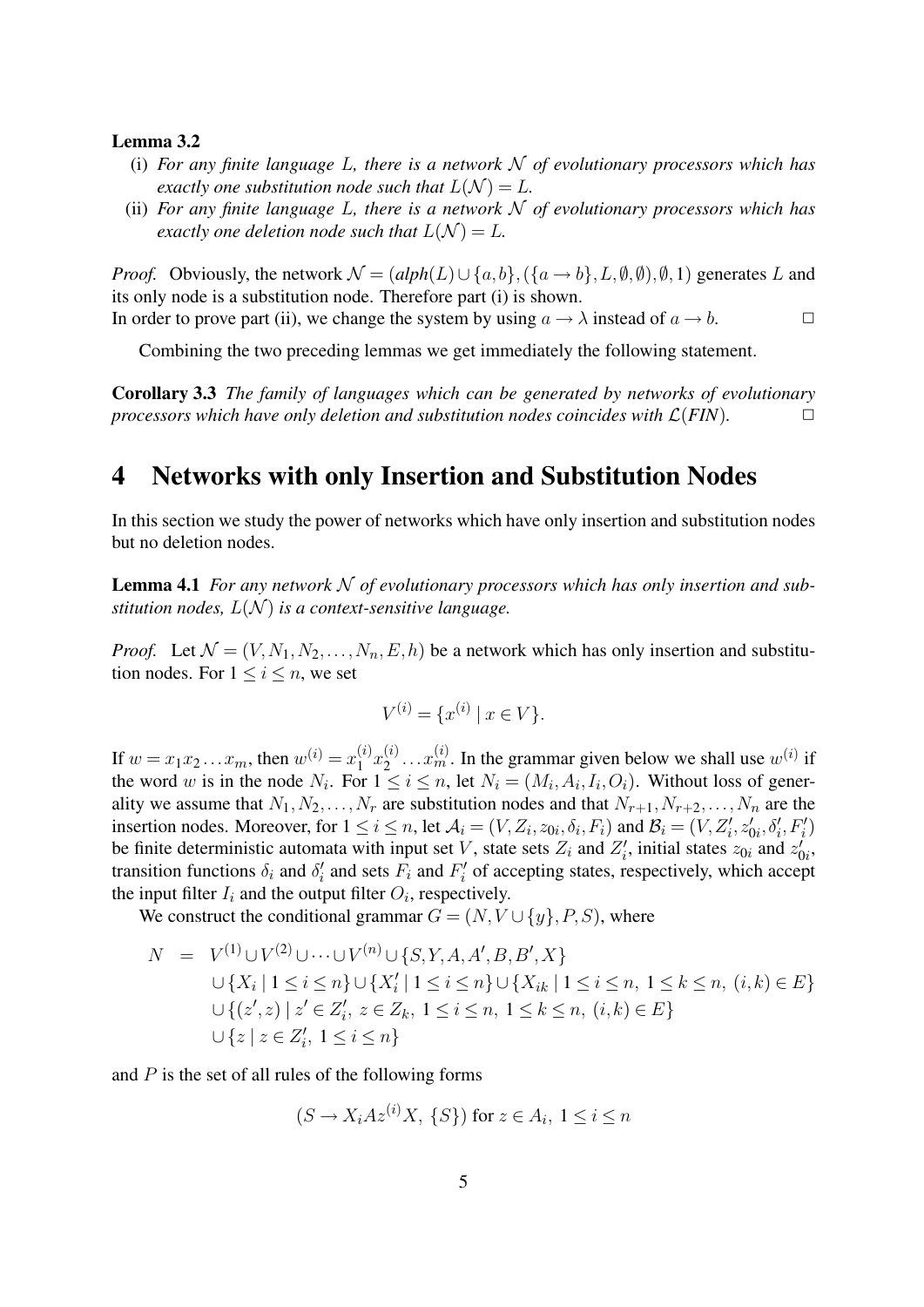(from the axiom we derive  $X_iA$  followed by an indexed version of a word z of the initial set  $A_i$ and X; the letter  $X_i$  refers to a phase simulating a derivation step according to  $M_i$ ),

$$
(Ax^{(i)} \to x^{(i)}A, \{X_i\}(V^{(i)})^*\{A\}(V^{(i)})^*\{X\}) \text{ for } x \in V, 1 \le i \le n,
$$
  
\n
$$
(Aa^{(i)} \to Bb^{(i)}, \{X_i\}(V^{(i)})^*\{A\}(V^{(i)})^*\{X\}) \text{ for } a, b \in V, a \to b \in M_i, 1 \le i \le r,
$$
  
\n
$$
(A \to Bb^{(i)}, \{X_i\}(V^{(i)})^*\{A\}(V^{(i)})^*\{X\}) \text{ for } b \in V, \lambda \to b \in M_i, r+1 \le i \le n,
$$
  
\n
$$
(AX \to YY, \{X_i\}(V^{(i)})^*\{AX\}) \text{ for } 1 \le i \le n,
$$
  
\n
$$
(x^{(i)}B \to Bx^{(i)}, \{X_i\}(V^{(i)})^*B(V^{(i)})^*\{X\}) \text{ for } x \in V, 1 \le i \le n
$$

(we move the letter A to the right until we apply a rule of  $M_i$  which introduces B which is moved to the left; if no rule is applied we introduce the trap symbol  $Y$  which cannot be rewritten),

$$
(X_i B \to X_{ik}(z'_{0i}, z_{0k}), \{X_i B\}(V^{(i)})^*\{X\}) \text{ for } 1 \le i \le n, \ 1 \le k \le n, \ (i, k) \in E,
$$
  

$$
(X_i B \to X'_i z'_{0i}, \{X_i B\}(V^{(i)})^*\{X\}) \text{ for } 1 \le i \le n
$$

(we change to a phase simulating a communication step where a word from node  $N_i$  is sent to node  $N_k$  announced by  $X_{ik}$  or to a phase simulating that that word does not leave the node  $N_i$ during the communication announced by  $X_i'$ ),

$$
((z',z)x^{(i)} \to x^{(k)}(\delta_i'(z',x), \delta_k(z,x)), \{X_{ik}\}(V^{(k)})^*\{(z',z) \mid z' \in Z_i', z \in Z_k\}(V^{(i)})^*\{X\})
$$
  
for  $z' \in Z_i', z \in Z_k, 1 \le i \le n, 1 \le k \le n, (i,k) \in E,$   

$$
((z',z)X \to B'X, \{X_{ik}\}(V^{(k)})^*\{(z',z) \mid z' \in Z_i', z \in Z_k\}\{X\})
$$
  
for  $z' \in F_i', z \in F_k, 1 \le i \le n, 1 \le k \le n, (i,k) \in E,$   

$$
((z',z)X \to YY, \{X_{ik}\}(V^{(k)})^*\{(z',z) \mid z' \in Z_i', z \in Z_k\}\{X\})
$$
  
for  $(z',z) \notin F_i' \times F_k, 1 \le i \le n, 1 \le k \le n, (i,k) \in E,$   

$$
(x^{(k)}B' \to B'x^{(k)}, \{X_{ik}\}(V^{(k)})^*\{B'\}(V^{(k)})^*\{X\})
$$
  
for  $x \in V, 1 \le i \le n, 1 \le k \le n, (i,k) \in E,$   

$$
(X_{ik}B' \to X_kA, \{X_{ik}B'\}(V^{(k)})^*\{X\})
$$
for  $1 \le i \le n, 1 \le k \le n, (i,k) \in E$ 

(we move  $(z', z)$  from left to right, i.e., we read the word in the node, and simulate the work of  $B_i$  and  $A_k$  in the first and second component, respectively; if accepting states of both automata are reached, the word can pass the output filter  $O_i$  and the input filter  $I_k$ , and therefore it goes to the node  $N_k$ ; this corresponds to the change of any letter  $x^{(i)}$  to  $x^{(k)}$ ; the letter  $B'$  is sent back to the left where a change to a derivation step in  $N_k$  is done; if one of the states after reading the word is not accepting, we generate the trap symbol  $Y$ ),

$$
(z'x^{(i)} \rightarrow x^{(i)}\delta'_i(z',x), \{X'_i\}(V^{(i)})^*\{z' \mid z' \in Z'_i\}(V^{(i)})^*\{X\}) \text{ for } z' \in Z'_i, 1 \le i \le n,
$$
  
\n
$$
(z'X \rightarrow B'X, \{X'_i\}(V^{(i)})^*\{z' \mid z' \in Z'_i\}\{X\}) \text{ for } z' \notin F'_i, 1 \le i \le n,
$$
  
\n
$$
(z'X \rightarrow YY, \{X'_i\}(V^{(i)})^*\{z' \mid z' \in Z'_i\}\{X\}) \text{ for } z' \in F'_i, 1 \le i \le n,
$$
  
\n
$$
(x^{(i)}B' \rightarrow B'x^{(i)}, \{X'_i\}(V^{(i)})^*\{B'\}(V^{(i)})^*\{X\}) \text{ for } x \in V, 1 \le i \le n,
$$
  
\n
$$
(X'_iB' \rightarrow X_iA, \{X'_iB'\}(V^{(i)})^*\{X\}) \text{ for } 1 \le i \le n
$$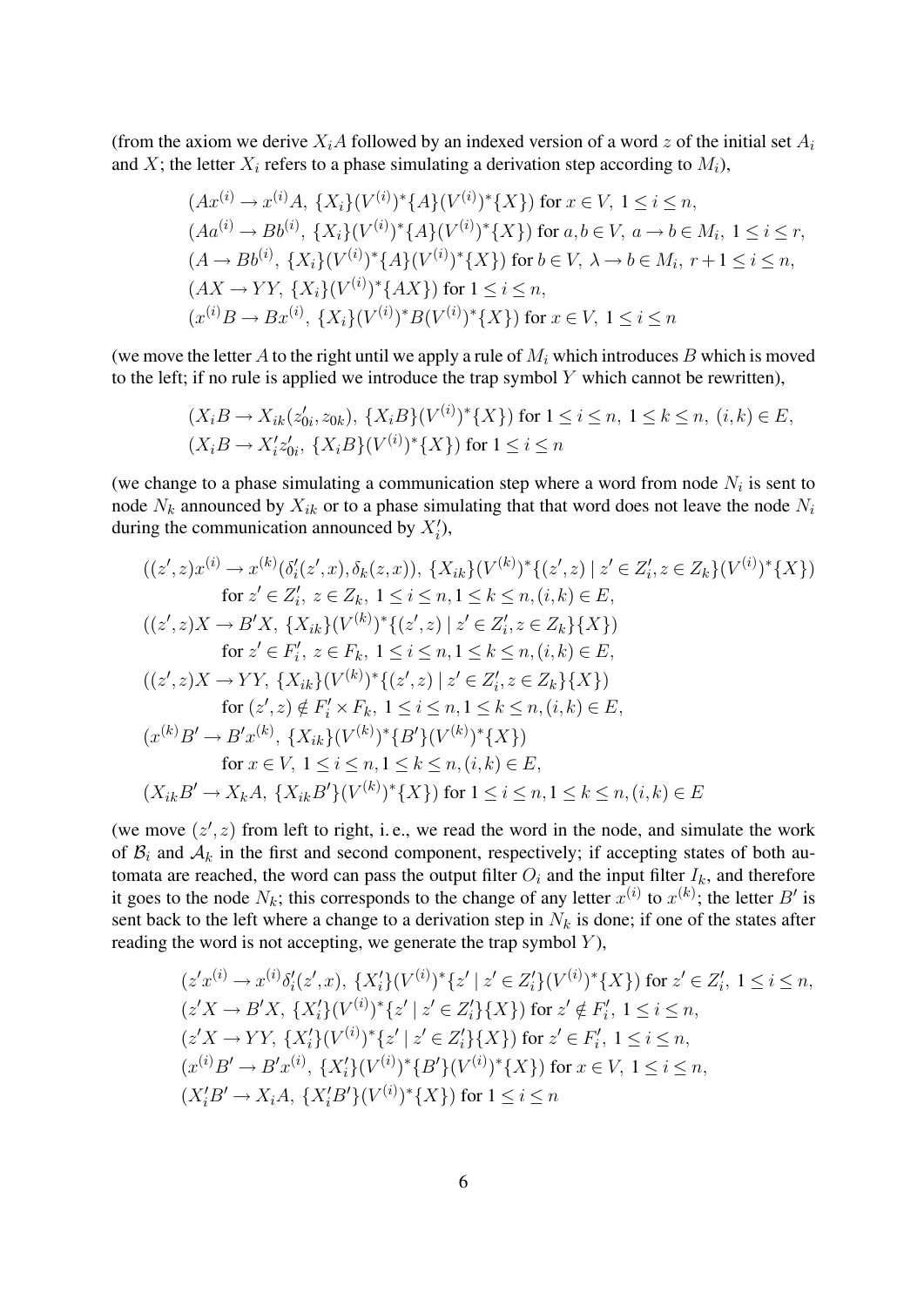(we read the word, again, without a change and go to a derivation step according to  $M_i$  if the word cannot pass the output filter  $O_i$ , i.e., if the word is not accepted by  $\mathcal{B}_i$ ),

$$
(X_h B \to yA', \{X_h B\}(V^{(h)})^*\{X\}),
$$
  
\n
$$
(X_{ih} B' \to yA', \{X_{ih} B'\}(V^{(h)})^*\{X\}) \text{ for } 1 \le i \le n,
$$
  
\n
$$
(A'x^{(h)} \to x^{(h)}A', \{y\}(V^{(h)})^*\{A'\}(V^{(h)})^*\{X\}) \text{ for } x \in V,
$$
  
\n
$$
(A'X \to yy, \{y\}(V^{(h)})^*\{A'X\})
$$

(if one derivation phase or communication phase is finished we transform the word in node  $N_h$ , which collects the elements of the language, to the terminal alphabet).

By the explanations given to the rules it is easy to see that  $L(G) = \{y\}L(\mathcal{N})\{yy\}$ . Since conditional monotone grammars only generate context-sensitive languages (see [8], page 122),  $L(G)$  is context-sensitive. By the closure of the family of context-sensitive languages under derivatives,  $L(\mathcal{N})$  is context-sensitive, too.

Lemma 4.2 *For any context-sensitive language* L*, there are a set* T *and a network* N *of evolutionary processors with exactly one insertion node and exactly one substitution node such that*  $L = L(\mathcal{N}) \cap T^*$ .

*Proof.* Let L be a context-sensitive language and  $G = (N, T, P, S)$  be a grammar in Kuroda normal form with  $L(G) = L$ . Let  $R_1, R_2, \ldots, R_7$  be the following sets:

$$
R_1 = \{ A \rightarrow p_0, \ p_0 \rightarrow x \mid p = A \rightarrow x \in P, \ A \in N, \ x \in T \},
$$
  
\n
$$
R_2 = \{ A \rightarrow p_1 \mid p = A \rightarrow CD \in P \text{ or } p = AB \rightarrow CD \in P, \ A, B, C, D \in N \},
$$
  
\n
$$
R_3 = \{ B \rightarrow p_2 \mid p = AB \rightarrow CD \in P, \ A, B, C, D \in N \},
$$
  
\n
$$
R_4 = \{ p_1 \rightarrow p_3 \mid p \in P \},
$$
  
\n
$$
R_5 = \{ p_2 \rightarrow p_4 \mid p \in P \},
$$
  
\n
$$
R_6 = \{ p_3 \rightarrow C \mid p = A \rightarrow CD \in P \text{ or } p = AB \rightarrow CD \in P, \ A, B, C, D \in N \},
$$
  
\n
$$
R_7 = \{ p_4 \rightarrow D \mid p = A \rightarrow CD \in P \text{ or } p = AB \rightarrow CD \in P, \ A, B, C, D \in N \}.
$$

We construct a network of evolutionary processors

$$
\mathcal{N} = (V, (M_1, \{ S \}, I_1, O_1), (M_2, \emptyset, I_2, V^*), \{ (1, 2), (2, 1) \}, 1)
$$

with

$$
V = N \cup T \cup \{p_0, p_1, p_2, p_3, p_4 \mid p \in P\},
$$
  
\n
$$
M_1 = R_1 \cup R_2 \cup R_3 \cup R_4 \cup R_5 \cup R_6 \cup R_7,
$$
  
\n
$$
I_1 = (N \cup T)^* \{p_1 p_2 \mid p = A \to CD \in P\} (N \cup T)^*,
$$
  
\n
$$
O_1 = V^* \setminus ((N \cup T)^* \bar{O}(N \cup T)^*),
$$

where

$$
\bar{O} = \{ \lambda \} \cup \{ p_1 \mid p = AB \to CD \in P \}
$$
  

$$
\cup \{ p_1 p_2 \mid p = AB \to CD \in P \}
$$
  

$$
\cup \{ p_3 p_2 \mid p = A \to CD \in P \text{ or } p = AB \to CD \in P \}
$$
  

$$
\cup \{ p_3 p_4 \mid p = A \to CD \in P \text{ or } p = AB \to CD \in P \}
$$
  

$$
\cup \{ C p_4 \mid p = A \to CD \in P \text{ or } p = AB \to CD \in P \},
$$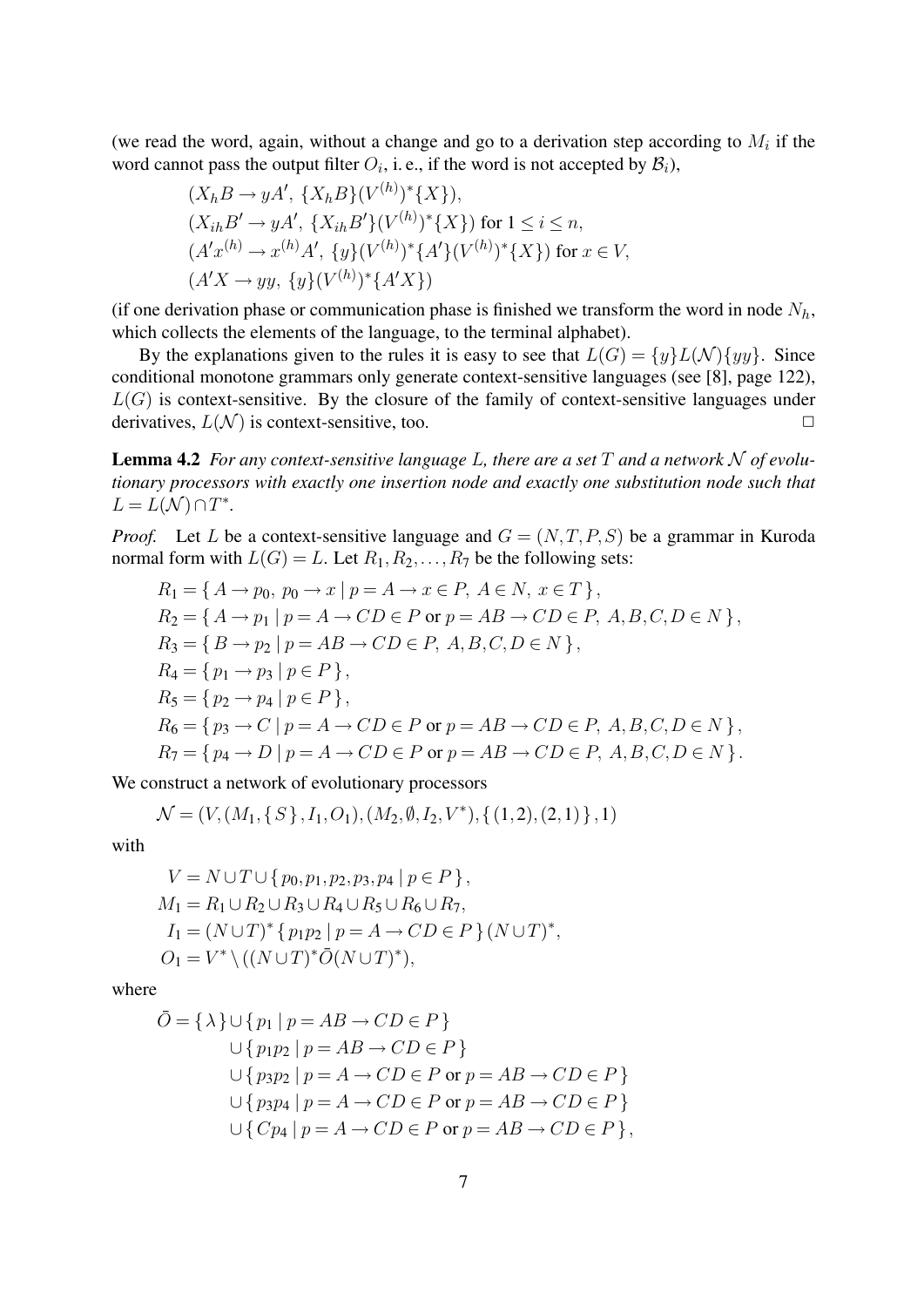and

$$
M_2 = \{ \lambda \rightarrow p_2 \mid p = A \rightarrow CD \in P \},
$$
  
\n
$$
I_2 = (N \cup T)^* \{ p_1 \mid p = A \rightarrow CD \in P \} (N \cup T)^*.
$$

First, we show that any application of a rule of the grammar  $G$  can be simulated by the network N. In the sequel, A, B, C, D are non-terminals, x is a terminal and  $w_1w_2 \in (N \cup T)^*$ .

*Case 1.* Application of the rule  $p = A \rightarrow x \in P$  to a word  $w_1Aw_2$ .

This is achieved by the rules  $A \to p_0 \in R_1$  and then  $p_0 \to x \in R_1$ . After each of these two evolution steps, the word does not leave the node.

- *Case 2.* Application of the rule  $p = AB \rightarrow CD \in P$  to a word  $w_1ABw_2$ .
	- The word  $w_1ABw_2$  is changed to  $w_1p_1Bw_2$  (by an appropriate rule of  $R_2$ ) which cannot pass the output filter, so it remains in the first node. It is then changed to  $w_1p_1p_2w_2$  (by  $R_3$ ), and further, without leaving the first node, changed to  $w_1p_3p_2w_2$  (by  $R_4$ ), to  $w_1p_3p_4w_2$  (by  $R_5$ ), to  $w_1Cp_4w_2$  (by  $R_6$ ) and finally to  $w_1CDw_2$  (by  $R_7$ ). This word is not communicated in the next step, since it cannot pass the output filter. Hence the application of the rule  $p = AB \rightarrow CD \in P$  to a word  $w_1ABw_2$  can be simulated in six evolution steps (the six corresponding communication steps have no effect).
- *Case 3.* Application of the rule  $p = A \rightarrow CD \in P$  to a word  $w_1Aw_2$ .

The word  $w_1Aw_2$  is changed to  $w_1p_1w_2$  (by an appropriate rule of  $R_2$ ). This word passes the output filter of the first node and the input filter of the second one. There, the symbol  $p_2$ is inserted behind  $p_1$  and the obtained word  $w_1p_1p_2w_2$  is communicated back to the first node. There, the word is changed to  $w_1p_3p_2w_2$  (by  $R_4$ ) and further as in the Case 2 to the words  $w_1p_3p_4w_2$  (by  $R_5$ ),  $w_1Cp_4w_2$  (by  $R_6$ ) and  $w_1CDw_2$  (by  $R_7$ ). This word is not communicated in the next step, since it cannot pass the output filter. Hence the application of the rule  $p = A \rightarrow CD \in P$  to a word  $w_1Aw_2$  can be simulated in six evolution steps and two effective communication steps (the other four have no effect).

Since the start symbol  $S$  also belongs to the language of the network, any derivation step in the grammar G can be simulated by evolution and communication steps in the network  $\mathcal{N}$ . Hence, we have the inclusion  $L(G) \subseteq L(\mathcal{N}) \cap T^*$ . We show now  $L(\mathcal{N}) \cap T^* \subseteq L(G)$ .

Let  $F(G)$  be the set of all sentential forms generated by the grammar G. We show that  $L(\mathcal{N}) \cap (N \cup T)^* \subseteq F(G)$ . Then  $L(\mathcal{N}) \cap T^* \subseteq L(G)$  follows immediately.

The start symbol S belongs to both sets  $L(\mathcal{N}) \cap (N \cup T)^*$  and  $F(G)$ . We now consider a word  $w = w_1 A w_2$  of the set  $L(N) \cap (N \cup T)^*$  with  $A \in N$ . The word is in the first node and it is not communicated, so we start with an evolution step.

*Case 1*. Application of a rule  $A \rightarrow p_0 \in R_1$ .

This yields the word  $w_1p_0w_2$  in the first node. Due to the output filter, it remains there. Thereafter, the rule  $p_0 \to x \in R_1$  has to be applied or we loose the word. Hence, these two evolution steps represent the derivation  $w_1Aw_2 \Longrightarrow w_1xw_2$  in G.

*Case 2.* Application of a rule  $A \rightarrow p_2 \in R_3$ .

This leads to the word  $w_1p_2w_2$  in the first node, which is then sent out. Since the second node does not accept it, the word is lost.

*Case 3*. Application of a rule  $A \rightarrow p_1 \in R_2$ .

There are two possibilities for the rule  $p$  that belongs to  $p_1$ .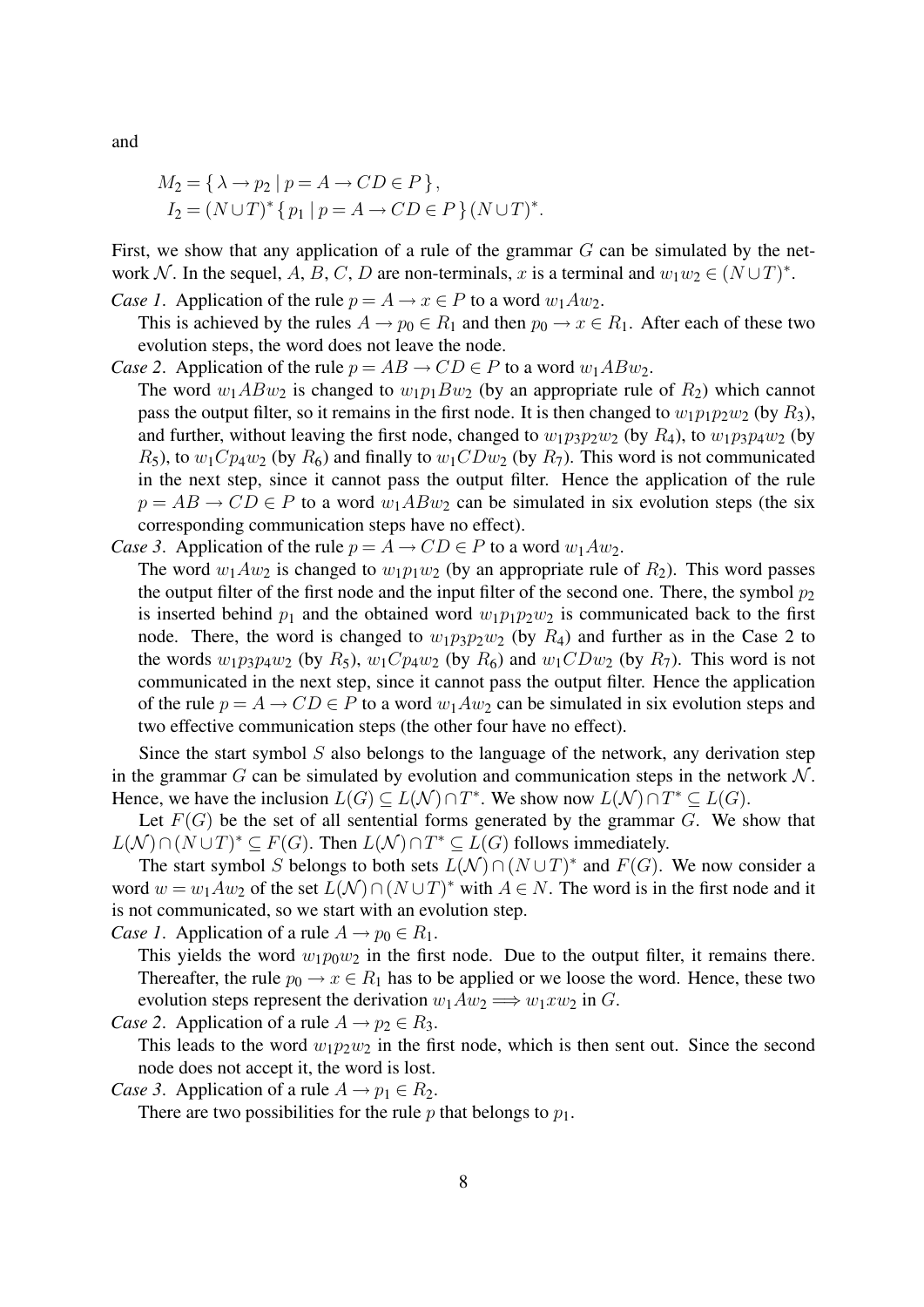- *Case 3.1.*  $p = A \rightarrow CD$ . In this case, the word  $w_1p_1w_2$  is sent out and caught by the second node. The second node inserts a  $q_2$ . If  $q_2$  is not  $p_2$  or if it is  $p_2$  but not inserted immediately behind  $p_1$ , then the obtained word is not  $w_1p_1p_2w_2$ . It is sent back but not accepted by the first node and therefore lost. If  $p_2$  is inserted at the correct position, then the word  $w_1p_1p_2w_2$  enters the first node. We set  $w_2' = w_2$  and continue with the word  $w_1p_1p_2w_2'$ 2 to the next evolution step.
- *Case 3.2.*  $p = AB \rightarrow CD$ . In this case, the word  $w_1p_1w_2$  remains in the first node. If the word after the next evolution step is not  $w_1p_1p_2w_2'$  with  $w_2 = Bw_2'$ , then it is sent out, because applying any other rule of  $R_1 \cup R_2 \cup R_3 \cup R_4$  (rules of  $R_5$ ,  $R_6$  and  $R_7$  are not applicable) yields a word which passes the output filter. Since it cannot pass the input filter of the other node, the word gets lost. So, the word is only kept alive, if it is  $w_1p_1p_2w_2'$  with  $w_2 = Bw_2'$ . This word cannot leave the first node, so we continue with  $w_1p_1p_2w_2^{\overline{\imath}}$  $\frac{1}{2}$  in the first node to the next evolution step.

In both subcases, the only word that can be obtained in the first node after two evolution steps and two communication steps starting from the word  $w = w_1 A w_2$  is  $w_1 p_1 p_2 w_2'$  $v_2'$ . We continue with an evolution step. Applying a rule of  $R_1$ ,  $R_2$ ,  $R_3$  or  $R_5$  leads to a word which leaves the first node and disappears. Rules of  $R_6$  and  $R_7$  are not applicable. By the only successful rule  $p_1 \rightarrow p_3 \in R_4$ , we obtain the word  $w_1 p_3 p_2 w_2'$  which is kept in the first node. The next evolution step uses the rule  $p_2 \rightarrow p_4 \in R_5$  because the rules of  $R_1, R_2, R_3$  and  $R_6$ lead to loosing the word and  $R_4$  and  $R_7$  are not applicable. This yields the word  $w_1p_3p_4w_2^2$ 2 which is also kept in the first node. In the next evolution step, the rules of  $R_1$ ,  $R_2$ ,  $R_3$  and  $R_7$  make the word disappear and  $R_4$  and  $R_5$  are not possible. Hence, the only next word is  $w_1Cp_4w'_2$  $\frac{1}{2}$  after applying the rule  $p_3 \to C \in R_6$ . It remains in the first node. Now the rules of  $R_4$ ,  $R_5$  and  $R_6$  are not applicable; by rules of  $R_1$ ,  $R_2$  and  $R_3$  the word will be lost. The only possible rule  $p_4 \to D \in R_7$  yields the word  $w_1 CDw'_2$  which is not sent out in the next communication step.

Hence, in this case, the derivation  $w_1Aw_2 \Longrightarrow w_1CDw'_2$  (which in G is obtained by the initially chosen rule  $p$ ) is simulated.

Other rules are not applicable to the word  $w$ .

By the case distinction above, we have shown that every word  $z \in L(\mathcal{N}) \cap (N \cup T)^*$  that is derived by the network N from a word  $w \in L(\mathcal{N}) \cap (N \cup T)^*$  is also derived by the grammar G from the word w and, hence, belongs to the set  $F(G)$ .

From the inclusion  $L(N) \cap (N \cup T)^* \subseteq F(G)$ , the required inclusion  $L(N) \cap T^* \subseteq L(G)$ follows. Together with the first part of the proof, we have  $L(G) = L(\mathcal{N}) \cap T^* = L$ .

Corollary 4.3 *For any context-sensitive language* L*, there is a network* N *of evolutionary processors with three nodes which are insertion nodes and substitution nodes such that*  $L = L(\mathcal{N})$ *.* 

*Proof.* Let L be a context-sensitive language. Then we construct as in the proof of Lemma 4.2 a network  $\mathcal{N} = (V, N_1, N_2, E, 1)$  with one insertion node and one substitution node such that  $L = L(\mathcal{N}) \cap T^*$  and from  $\mathcal N$  the network

$$
\mathcal{N}' = (V, N_1, N_2, N_3, E \cup \{(1,3)\}, 3) \text{ with } N_3 = (\emptyset, \emptyset, T^*, \emptyset).
$$

It is obvious from the proof of Theorem 4.2 that  $N_3$  collects exactly the words from  $L(\mathcal{N}) \cap T^*$ . Thus  $L(\mathcal{N}') = L$ .  $) = L.$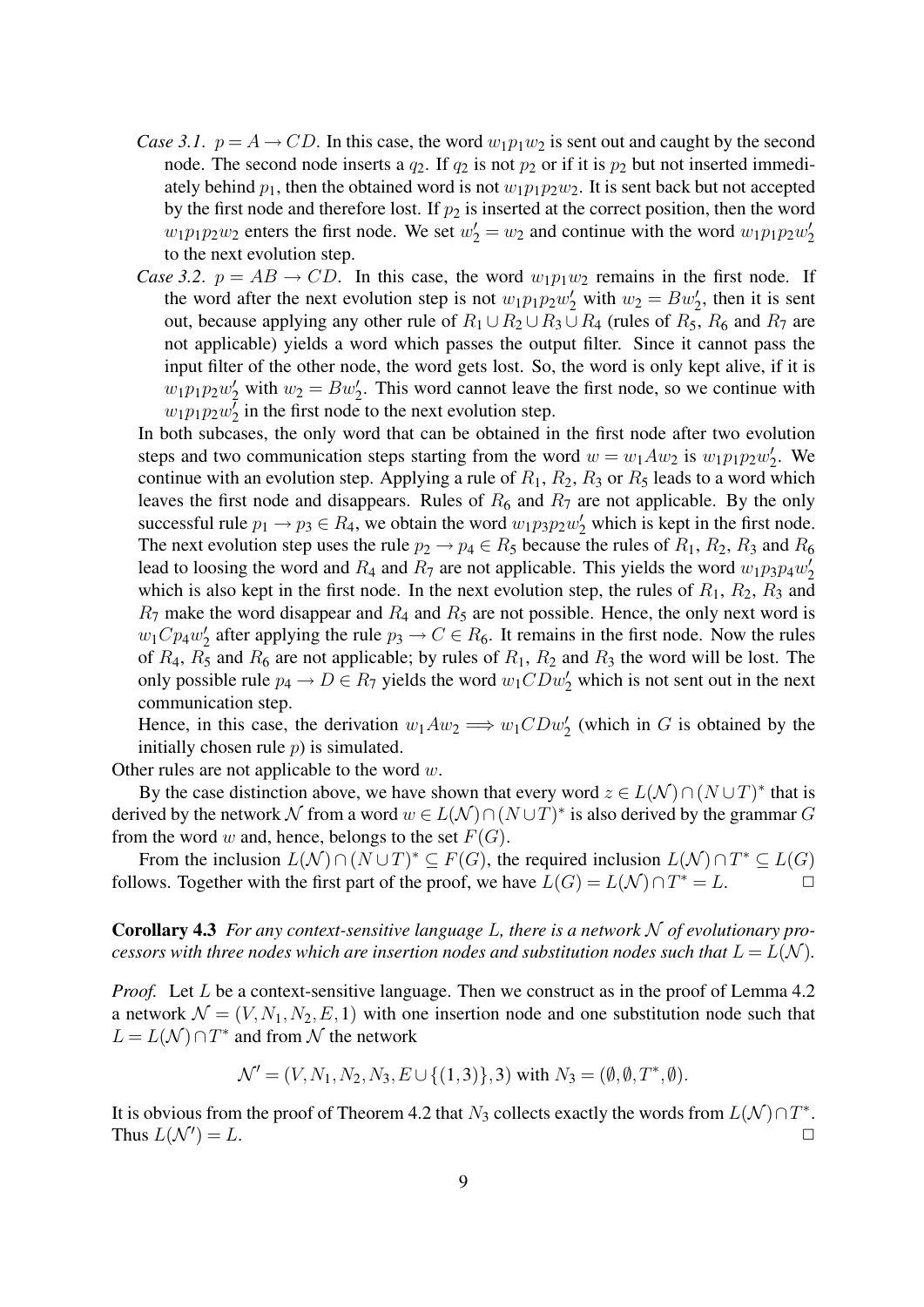By Lemma 4.1 and Corollary 4.3 we get immediately the following statement.

Corollary 4.4 *The family of languages which can be generated by networks of evolutionary processors which have only insertion and substitution nodes coincides with*  $\mathcal{L}(CS)$ .  $\Box$ 

## 5 Networks with only Deletion and Insertion Nodes

In this section we discuss networks which have only insertion and deletion nodes. In the paper [11], the authors have also studied systems where only insertion and deletion are allowed. However, in contrast to our definition it is possible to delete and insert words of arbitrary length (the authors show that words of length at most three are sufficient); we can delete and insert only letters. On the other hand, we can use filters which is not possible in [11]. We shall prove that networks with deletion and insertion nodes can generate any recursively enumerable language. This means that partition of the rules to nodes and the use of regular filters has the same power as deletion and insertion of words of arbitrary length.

Lemma 5.1 *For any recursively enumerable language* L*, there are a set* T *and a network* N *of evolutionary processors with exactly two insertion nodes and exactly one deletion node such that*  $L = L(\mathcal{N}) \cap T^*$ *.* 

*Proof.* Let L be a recursively enumerable language and  $G = (N, T, P, S)$  be a grammar in Kuroda normal form with  $L(G) = L$ . In the sequel, A, B, C, D, X, Y, Z designate nonterminals, x a terminal, p, r rules of P;  $q \notin N \cup T$  is a new symbol, and  $p_1$ ,  $p_2$ ,  $p_3$ ,  $p_4$ ,  $p_5$  are new symbols for every rule  $p \in P$  (and only those rules). We define now sets that will be used for defining the filters (to make them more readable). Let

$$
\alpha_{p_1q} = \{ p_1q \mid \exists A : p = A \rightarrow \lambda \},
$$
  
\n
$$
\alpha_{p_1x} = \{ p_1x \mid \exists A : p = A \rightarrow x \},
$$
  
\n
$$
\alpha_{p_1CD} = \{ p_1CD \mid \exists A : p = A \rightarrow CD \text{ or } \exists A, B : p = AB \rightarrow CD \},
$$
  
\n
$$
\beta_1 = \alpha_{p_1q} \cup \alpha_{p_1x} \cup \alpha_{p_1CD},
$$

 $\alpha_{An5} = \{ Ap_5 \mid p = A \rightarrow \lambda \},\$  $\alpha_{A p_4} = \{ Ap_4 \mid \exists x : p = A \rightarrow x \text{ or } \exists C, D : p = A \rightarrow CD \},\$  $\alpha_{ABp_4} = \{ Aq^nBp_4 \mid n \geq 0 \text{ and } \exists C, D : p = AB \rightarrow CD \},$  $\beta_2 = \alpha_{Ap_5} \cup \alpha_{Ap_4} \cup \alpha_{ABp_4},$ 

 $\alpha_{Aqns} = \{ Aqps | p = A \rightarrow \lambda \},\$  $\alpha_{Ap_2p_4} = \{ Ap_2p_4 \mid \exists x : p = A \rightarrow x \text{ or } \exists C, D : p = A \rightarrow CD \},\$  $\alpha_{ABp_2p_4} = \{ Aq^n Bp_2p_4 \mid n \geq 0 \text{ and } \exists C, D : p = AB \rightarrow CD \},$  $\beta_3 = \alpha_{Aqp_5} \cup \alpha_{Ap_2p_4} \cup \alpha_{ABp_2p_4},$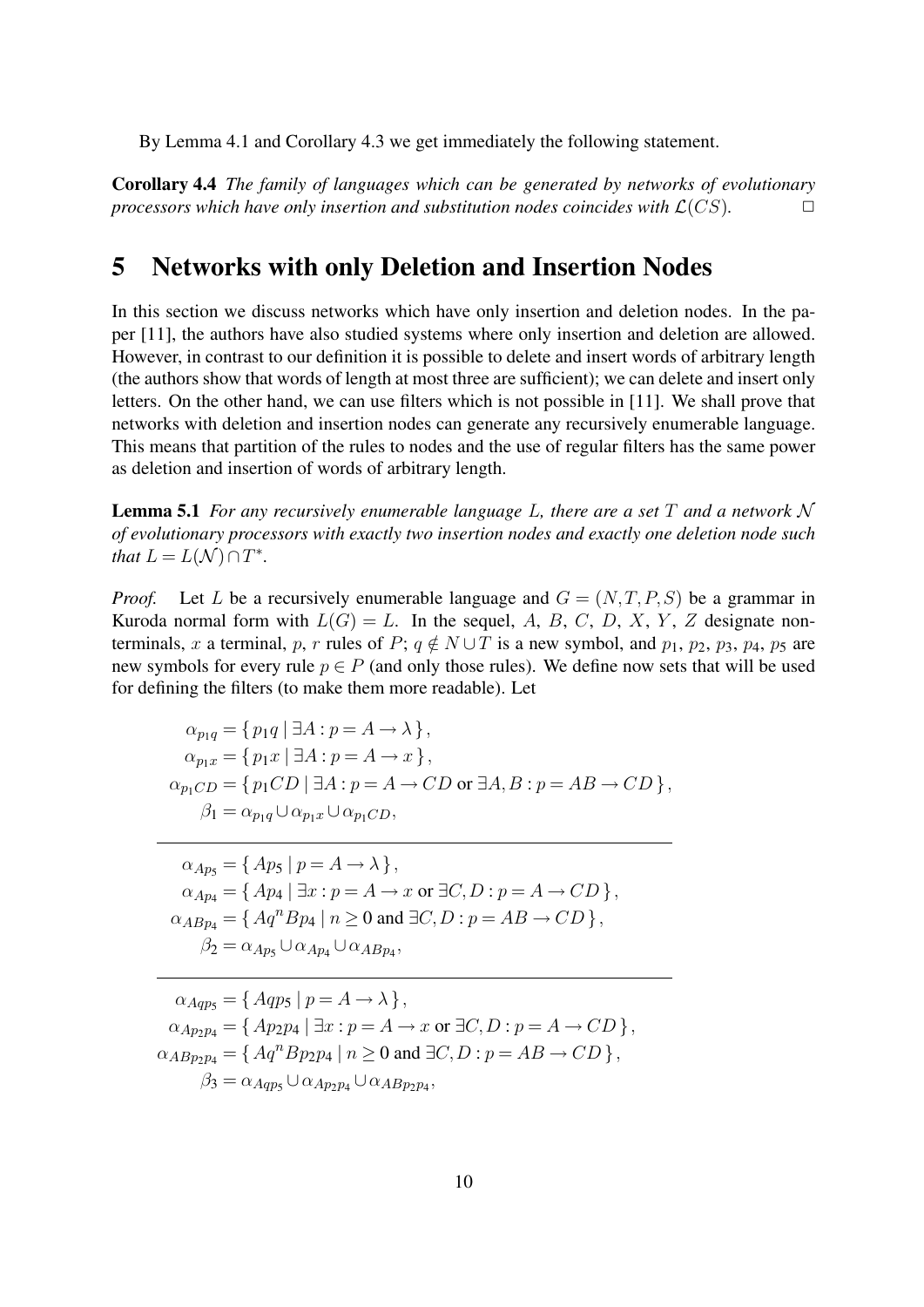$$
\alpha_{Aq} = \{ Aq \mid A \rightarrow \lambda \in P \},
$$
  
\n
$$
\alpha_{Ap_2} = \{ Ap_2 \mid \exists x : p = A \rightarrow x \text{ or } \exists C, D : p = A \rightarrow CD \},
$$
  
\n
$$
\alpha_{ABp_2} = \{ Aq^n Bp_2 \mid n \ge 0 \text{ and } \exists C, D : p = AB \rightarrow CD \},
$$
  
\n
$$
\alpha_{Ap_2p_3} = \{ Ap_2p_3 \mid \exists C, D : p = A \rightarrow CD \},
$$
  
\n
$$
\beta_4 = \alpha_{Aq} \cup \alpha_{Ap_2} \cup \alpha_{ABp_2},
$$
  
\n
$$
\beta_4' = \beta_4 \cup \alpha_{Ap_2p_3}
$$

$$
\alpha_{p_1 A q} = \{ p_1 A q \mid p = A \rightarrow \lambda \},
$$
  
\n
$$
\alpha_{p_1 A p_2} = \{ p_1 A p_2 \mid \exists x : p = A \rightarrow x \},
$$
  
\n
$$
\alpha_{p_1 A B p_2} = \{ p_1 A q^n B p_2 \mid n \ge 0 \text{ and } \exists C, D : p = AB \rightarrow CD \},
$$
  
\n
$$
\alpha_{p_1 A p_2 p_3} = \{ p_1 A p_2 p_3 \mid \exists C, D : p = A \rightarrow CD \},
$$
  
\n
$$
\beta_5 = \alpha_{p_1 A q} \cup \alpha_{p_1 A p_2} \cup \alpha_{p_1 A B p_2} \cup \alpha_{p_1 A p_2 p_3},
$$

$$
\alpha_{p_1xp_2} = \{ p_1xp_2 \mid \exists A : p = A \rightarrow x \},
$$
  
\n
$$
\alpha_{p_1CBp_2} = \{ p_1Cq^nBp_2 \mid n \ge 0 \text{ and } \exists A, D : p = AB \rightarrow CD \},
$$
  
\n
$$
\alpha_{p_1Cp_2p_3} = \{ p_1Cp_2p_3 \mid \exists A, D : p = A \rightarrow CD \},
$$
  
\n
$$
\alpha_{p_1CDp_2} = \{ p_1CDq^n p_2 \mid n \ge 0 \text{ and } \exists A, B : p = AB \rightarrow CD \}
$$
  
\nor 
$$
n = 0 \text{ and } \exists A : p = A \rightarrow CD \},
$$
  
\n
$$
\beta_6 = \alpha_{p_1xp_2} \cup \alpha_{p_1CBp_2} \cup \alpha_{p_1Cp_2p_3} \cup \alpha_{p_1CDp_2},
$$

$$
\alpha_{Ap_1qBr_4} = \{ Aq^n p_1qq^mBr_4 \mid n,m \ge 0 \text{ and } \exists X : p = X \to \lambda
$$
  
\nand  $\exists C, D : r = AB \to CD \},$   
\n
$$
\alpha_{p_1Cr_4D} = \{ p_1Cr_4D \mid (\exists A : p = A \to CD \text{ or } \exists A, B : p = AB \to CD) \text{ and } (\exists x : r = C \to x \text{ or } \exists X, Y : r = C \to XY) \},
$$
  
\n
$$
\alpha_{Zp_1Cr_4D} = \{ Zq^n p_1Cr_4D \mid n \ge 0 \text{ and } (\exists A : p = A \to CD \text{ or } \exists A, B : p = AB \to CD) \text{ and } \exists X, Y : r = ZC \to XY \},
$$
  
\n
$$
\alpha_{p_1CDr_4} = \{ p_1CDr_4 \mid (\exists p = A \to CD \text{ or } \exists A, B : p = AB \to CD) \text{ and } (\exists x : r = D \to x \text{ or } \exists X, Y : (r = D \to XY \text{ or } r = CD \to XY)) \},
$$
  
\n
$$
\alpha_{p_1CDXr_4} = \{ p_1CDq^n Xr_4 \mid n \ge 0 \text{ and } (\exists A : p = A \to CD \text{ or } \exists A, B : p = AB \to CD) \text{ and } \exists X, Y : r = DX \to YZ \},
$$
  
\n
$$
\alpha_{p_1Cr_5D} = \{ p_1Cr_5D \mid (\exists A : p = A \to CD \text{ or } \exists A, B : p = AB \to CD) \text{ and } r = C \to \lambda \},
$$
  
\n
$$
\alpha_{p_1CDr_5} = \{ p_1CDr_5 \mid (\exists A : p = A \to CD \text{ or } \exists A, B : p = AB \to CD) \text{ and } r = D \to \lambda \},
$$
  
\n
$$
\beta_{7} = \alpha_{Ap_1qBr_4} \cup \alpha_{p_1Cr_4D} \cup \alpha_{p_1Cr_4D} \cup \alpha_{p_1CDr_4} \cup \alpha_{p_1CDx_4} \cup \alpha_{p_1Cr_5D} \cup \alpha_{p_1CDr_5},
$$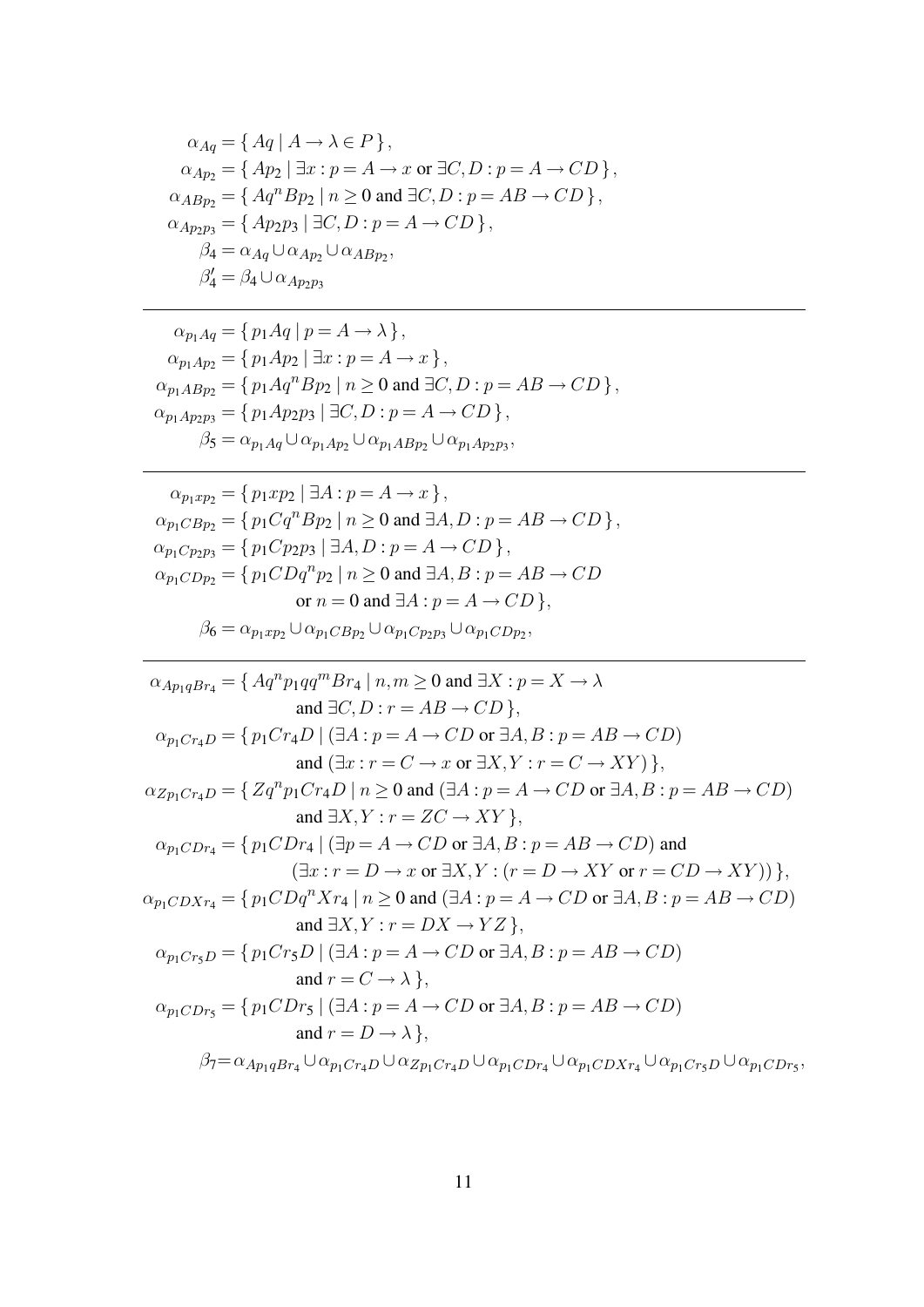$$
\alpha_{p_1p_2} = \{ p_1p_2 \mid \exists A, x : p = A \rightarrow x \},
$$
  
\n
$$
\alpha_{p_1Bp_2} = \{ p_1q^nBp_2 \mid n \ge 0 \text{ and } \exists A, C, D : p = AB \rightarrow CD \},
$$
  
\n
$$
\alpha_{p_1Cp_2} = \{ p_1Cq^n p_2 \mid n \ge 0 \text{ and } \exists A, B, D : p = AB \rightarrow CD \}
$$
  
\nor  $n = 0$  and  $\exists A, D : p = A \rightarrow CD \},$   
\n
$$
\alpha_{p_1p_2p_3} = \{ p_1p_2p_3 \mid \exists A, C, D : p = A \rightarrow CD \},
$$
  
\n
$$
\beta_8 = \alpha_{p_1p_2} \cup \alpha_{p_1Bp_2} \cup \alpha_{p_1Cp_2} \cup \alpha_{p_1p_2p_3},
$$

 $T_q = (T \cup \{q\})^*,$  $W = (N \cup T \cup \{q\})^*$ .

Now, we construct a network of evolutionary processors

$$
\mathcal{N} = (V, (M_1, \{S\}, I_1, O_1), (M_2, \emptyset, I_2, O_2), (M_3, \emptyset, I_3, O_3), \{(1, 2), (2, 1), (2, 3), (3, 2)\}, 1)
$$

with

$$
V = N \cup T \cup \{q\} \cup \bigcup_{p=A \to \lambda \in P} \{p_1, p_5\} \cup \bigcup_{p=A \to x \in P} \{p_1, p_2, p_4\}
$$
  

$$
\cup \bigcup_{p=A \to C D \in P} \{p_1, p_2, p_3, p_4\} \cup \bigcup_{p=A B \to C D \in P} \{p_1, p_2, p_4\},
$$

$$
M_1 = \{\lambda \to q\} \cup \{\lambda \to p_i \mid 1 \le i \le 5 \text{ and } p_i \in V\},
$$
  
\n
$$
M_2 = \{A \to \lambda \mid A \in N\} \cup \{p_i \to \lambda \mid 1 \le i \le 5 \text{ and } p_i \in V\} \cup \{q \to \lambda\},
$$
  
\n
$$
M_3 = \{\lambda \to A \mid A \in N\} \cup \{\lambda \to x \mid x \in T\},
$$
  
\n
$$
O_1 = V^* \setminus (W \beta'_4 W),
$$
  
\n
$$
O_2 = V^* \setminus (T_q \{p_1 \mid p \in P \text{ and } p_1 \in V\} T_q),
$$
  
\n
$$
O_3 = V^*,
$$
  
\n
$$
I_1 = W(\beta_1 \cup \beta_2 \cup \beta_4) W \cup T^*,
$$
  
\n
$$
I_2 = W(\beta_3 \cup \beta_5 \cup \beta_6 \cup \beta_7) W \cup W \beta_1 W \beta_2 W \cup W \beta_2 W \beta_1 W,
$$
  
\n
$$
I_3 = W \beta_8 W.
$$

An element of  $V$  is called a non-terminal if it belongs to  $N$ , a terminal if it belongs to  $T$  and a marker otherwise.

First, we show that any application of a rule of the grammar  $G$  can be simulated by the network  $N$ . At the beginning, the start symbol  $S$  is to be found in the first node. Regarding  $S$ , there are three possibilities for a rule  $p \in P$ . *Case 1.*  $p = S \rightarrow \lambda$ .

In the first node,  $q$  is inserted behind  $S$ , the word does not leave the node,  $p_1$  is inserted before  $S$  and then the word is communicated to the second node. There,  $S$  is removed. The word is now  $p_1q$  and does not leave the node. Still in the second node, first q and then  $p_1$  are deleted. In the next communication step, the empty word  $\lambda$  is transferred to the first node. The derivation  $S \Longrightarrow \lambda$  in G has been simulated in the network N.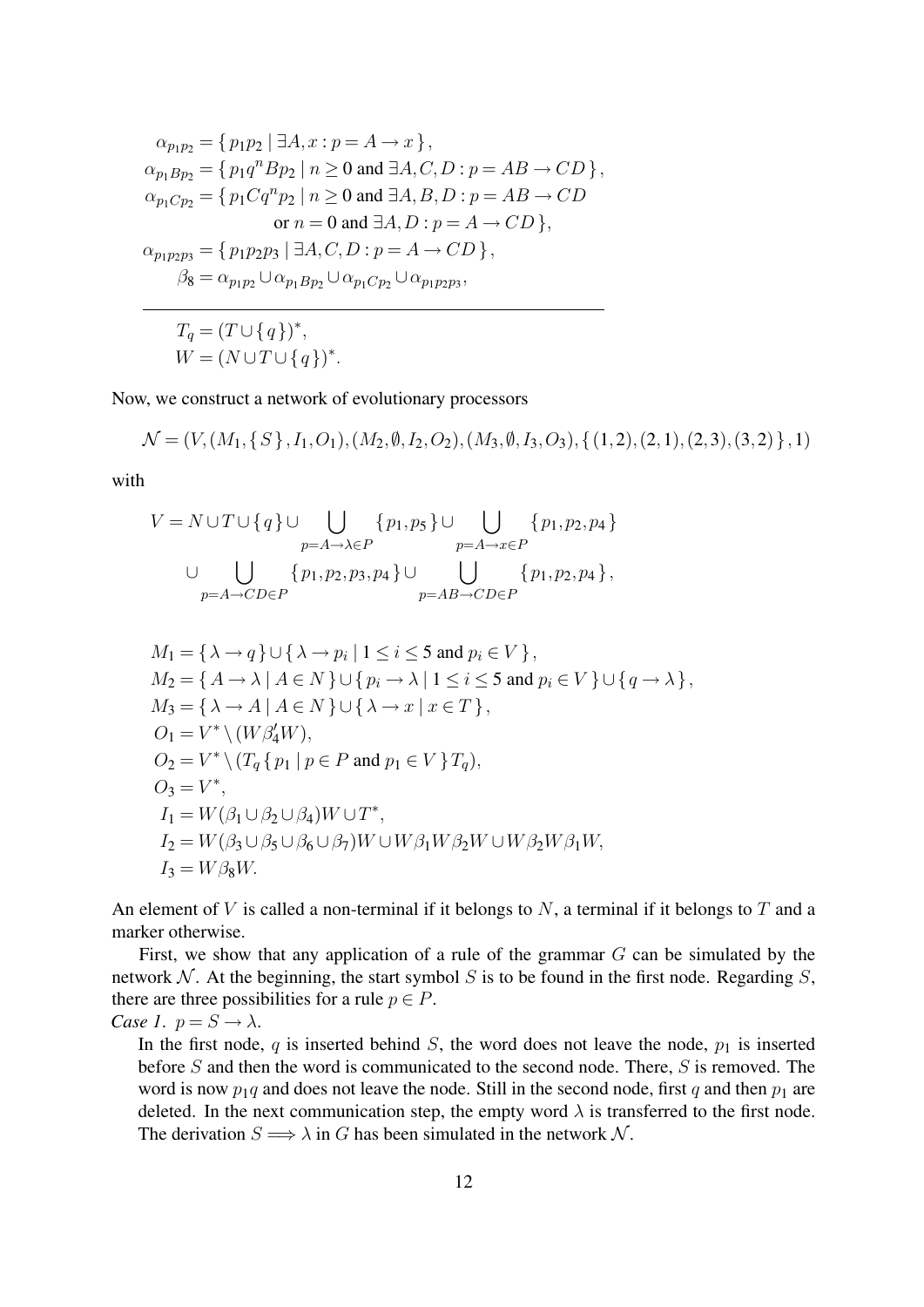#### *Case 2.*  $p = S \rightarrow x$ .

In the first node,  $p_2$  is inserted behind S, the word does not leave,  $p_1$  is inserted before S and then the word is communicated to the second node. There, S is removed. The word is now  $p_1p_2$  and is communicated to the third node. There, x is inserted between  $p_1$  and  $p_2$ . The word  $p_1xp_2$  goes back to the second node, where first  $p_2$  and then  $p_1$  are removed. The obtained word x is sent to the first node. The derivation  $S \implies x$  in G has been simulated in the network  $N$ .

#### *Case 3.*  $p = S \rightarrow CD$ .

In the first node, first  $p_2$ , then  $p_3$  and finally  $p_1$  are inserted to obtain the word  $p_1Sp_2p_3$ . The order of the insertions is important; otherwise the word would not remain in the first node. The word  $p_1Sp_2p_3$  is communicated to the second node, where S will be deleted. The word  $p_1p_2p_3$  is then sent to the third node. There, C is inserted between  $p_1$  and  $p_2$ . After transferring the word  $p_1 C p_2 p_3$  back to the second node,  $p_3$  is deleted. Then, the word  $p_1Cp_2$  is sent to the third node again, where D is inserted behind C. The word  $p_1CDp_2$ is communicated to the second node, where  $p_2$  will be deleted. After that, the word  $p_1CD$ moves to the first node. The derivation  $S \implies CD$  in the grammar G has been simulated in the network N such that in the end the word  $p_1CD$  with  $p = S \rightarrow CD$  is to be found in the first node and the next derivation step is a rewriting step.

We describe now how the further derivations can be simulated. Let  $w$  be the word of the first node containing a non-terminal and a marker  $r_1$  (from the previous simulation), but no other markers.

*Case 4.*  $p = A \rightarrow \lambda$  and  $w = w_1 A w_2$ .

The first node inserts  $p_5$  behind A and the word  $w_1Ap_5w_2$  is transferred to the second node. There  $r_1$  is deleted and the word is sent back to the first node. This node inserts q between A and  $p_5$  and sends the word to the second node. This node deletes  $p_5$  and sends the word back. The first node inserts  $p_1$  before A. The word now contains  $p_1 Aq$  as a subword and enters the second node. This node deletes A. The network has now simulated the application of  $p$ . If there is a non-terminal left, the word is send back to the first node. If this A was the last non-terminal, the second node deletes all qs and finally  $p_1$ . The terminal word t is sent to the first node. The network has simulated the derivation  $S \Longrightarrow^* t$ .

The first node inserts  $p_4$  behind A and the word  $w_1 A p_4 w_2$  is transferred to the second node. There  $r_1$  is deleted and the word is sent back to the first node. This node inserts  $p_2$  between A and  $p_4$  and sends the word to the second node. This node deletes  $p_4$  and sends the word back. The first node inserts  $p_1$  before A. The word now contains  $p_1Ap_2$  as a subword and enters the second node, where  $A$  is deleted. The word then goes to the third node, where  $x$  is inserted between  $p_1$  and  $p_2$ . Then, the word moves to the second node, which deletes  $p_2$ . The network has now simulated the application of  $p$ . If there is a non-terminal left, the word is send back to the first node. Otherwise, the second node deletes all qs and finally  $p_1$ . The terminal word t is sent to the first node. The network has simulated the derivation  $S \Longrightarrow^* t$ . *Case 6.*  $p = A \rightarrow CD$  and  $w = w_1 A w_2$ .

As in the second case, the first node inserts  $p_4$  behind A. The word  $w_1A p_4w_2$  is transferred to the second node. There,  $r_1$  is deleted and the word is sent back to the first node. This node inserts  $p_2$  between A and  $p_4$  and sends the word to the second node. This node deletes  $p_4$  and sends the word back. The first node inserts  $p_3$  behind  $p_2$  and, because the word does not leave

*Case 5*.  $p = A \rightarrow x$  and  $w = w_1 A w_2$ .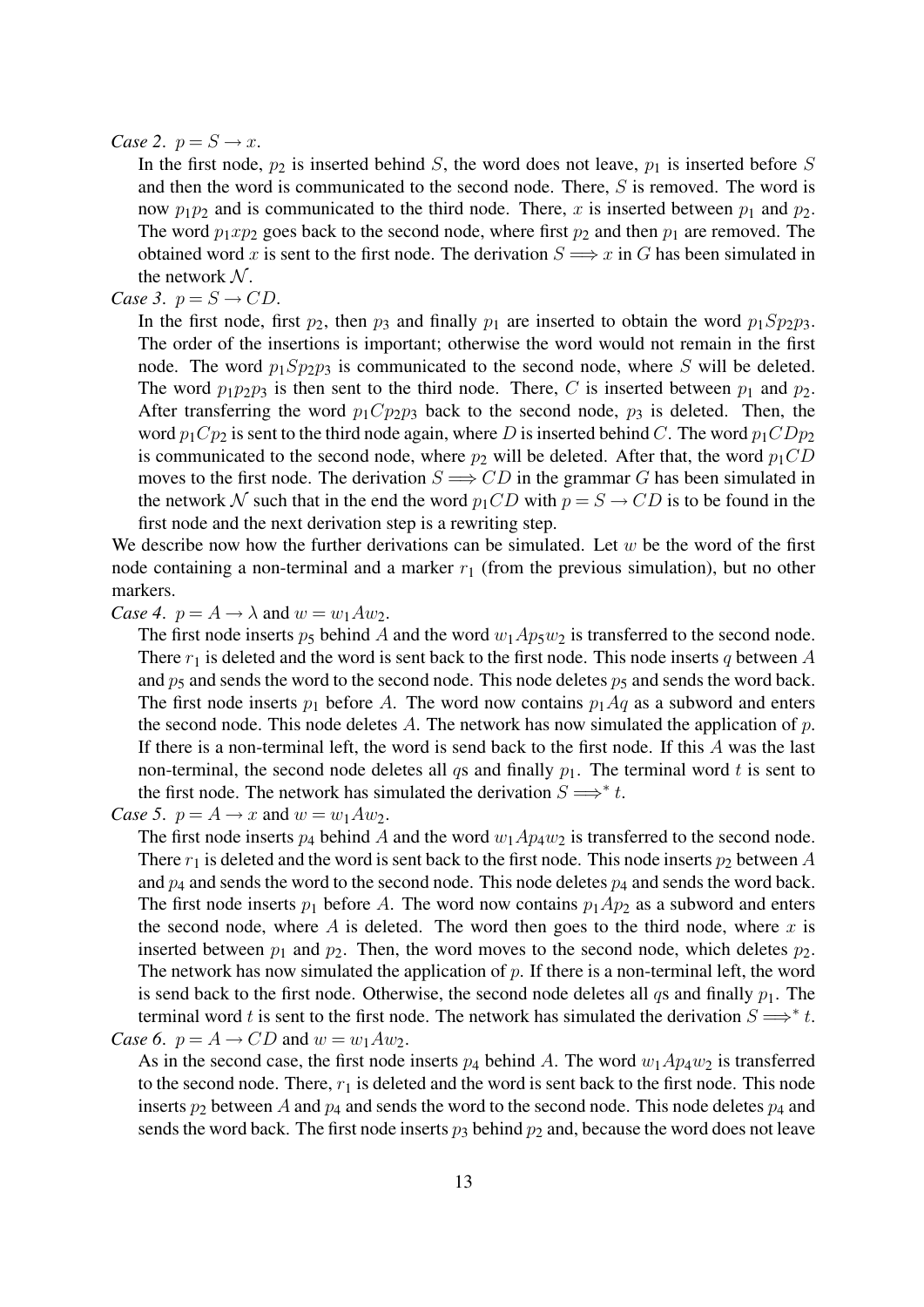the node, also  $p_1$  before A. The word now contains  $p_1Ap_2p_3$  as a subword and enters the second node, where  $A$  is deleted. The word then goes to the third node, where  $C$  is inserted between  $p_1$  and  $p_2$ . Then, the word moves to the second node, which deletes  $p_3$ . The word is communicated to the third node, where D is inserted between C and  $p_2$ . Thereafter, the word moves to the second node, which deletes  $p_2$  and sends the word to the first node. The network has now simulated the application of p.

*Case 7.*  $p = AB \rightarrow CD$  and  $w = w_1 Aq^n w_3 q^m Bw_2$  with  $m, n \ge 0$  and  $w_3 \in \{\lambda\} \cup \{r_1 | r \in P\}$ . As in the second case, the first node inserts  $p_4$  behind B. The word is transferred to the second node. There,  $r_1$  is deleted and the word is sent back to the first node. This node inserts  $p_2$  between B and  $p_4$  and sends the word to the second node. This node deletes  $p_4$  and sends the word back. The first node inserts  $p_1$  before A. The word now contains  $p_1Aq^{n+m}p_2$  as a subword and enters the second node, where A is deleted. The word then goes to the third node, where C is inserted behind  $p_1$ . Then, the word moves to the second node, which deletes  $B$ . The word is communicated to the third node, where  $D$  is inserted behind C. Thereafter, the word moves to the second node, which deletes  $p_2$  and sends the word to the first node. The network has now simulated the application of  $p$ .

The cases described above are repeated until the obtained word in the first node contains only one non-terminal A and the rule to be applied is of the Case 4 or 5. Then, the simulation of the derivation finishes with a terminal word in the first component.

Hence, any derivation  $S \implies^* w$  with  $w \in T^*$  in the grammar G can be simulated by the network N. Thus, we have the inclusion  $L(G) \subseteq L(N) \cap T^*$ .

We now prove the inclusion  $L(\mathcal{N}) \cap T^* \subseteq L(G)$ .

We start with the word  $S$  (axiom) in the first node and trace each of its derivations in the network. The pure word of a word  $w$  is the word which is obtained by removing all markers from the word  $w$ . Let us consider the following situations for the general case, in which the 'observed' word can be found such that the next step is a rewriting step. The first component gives a 'description' (a set where the word belongs to) and the second component states the number of the node where the word resides:

$$
\sigma_1 = (\{S\}, 1), \qquad \sigma_2 = (W\alpha_{p_1CD}W, 1), \n\sigma_3 = (WNW\alpha_{p_1x}W \cup W\alpha_{p_1x}WNW, 1), \qquad \sigma_4 = (WNW\alpha_{p_1q}W \cup W\alpha_{p_1q}WNW, 1), \n\sigma_5 = (W\alpha_{Ap_4}W, 1), \qquad \sigma_6 = (W\alpha_{ABp_4}W, 1), \n\sigma_7 = (W\alpha_{Ap_5}W, 1), \qquad \sigma_8 = (W\alpha_{Ap_2}W, 1), \n\sigma_9 = (W\alpha_{ABp_2}W, 1), \qquad \sigma_{10} = (W\alpha_{Aq}W, 1), \n\sigma_{11} = (T_q \{p_1 \mid p \in P\}T_q, 2), \qquad \sigma_{12} = (T^*, 1).
$$

The following graph shows the connections between these situations (Figure 1). A directed edge from a situation  $\sigma_i$  to a situation  $\sigma_j$  means that a word which is in situation  $\sigma_i$  can be transformed by the (general) network into a word which is in situation  $\sigma_i$ , such that during the transformation no situation  $\sigma_1, \ldots, \sigma_{12}$  is met.

We investigate each situation  $\sigma_i$  and show that

- a situation  $\sigma_i$  is directly reachable in finitely many rewriting and communication steps if and only if there is an edge from  $\sigma_i$  to  $\sigma_j$  in the graph of Figure 1, and
- $-$  the corresponding pure word is a sentential form of the grammar  $G$  which contains a non-terminal if  $i \le 10$  and is terminal if  $i \ge 11$ .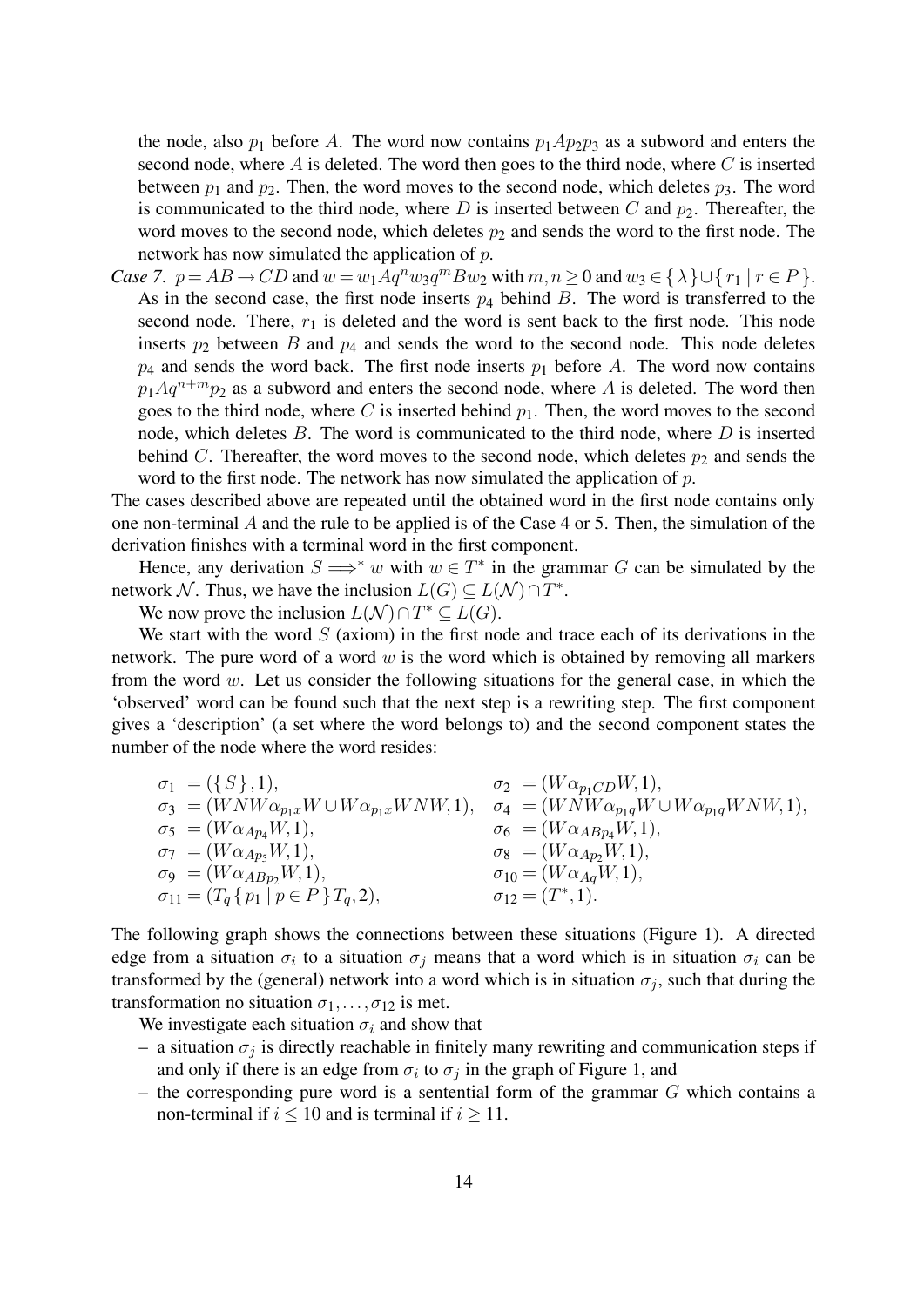

Figure 1: Situation graph

It turns out, that no terminal word occurs in the first node of the network outside the situation  $\sigma_{12}$ . After proving that every terminal word which is generated by the network N is also a word of the grammar G, we have immediately the desired inclusion  $L(\mathcal{N}) \cap T^* \subseteq L(G)$ .

- *Case 1*. We start with the axiom S in the first node (situation  $\sigma_1$ ). If one of the symbols  $p_1, p_3$ ,  $p_4$  or  $p_5$  is inserted, then the word leaves the network. This also happens, if q is inserted behind S but without the rule  $S \to \lambda$  being in the set P or if q is inserted before S. If a symbol  $p_2$  is inserted behind S but the rule p does not have S on its left hand side or if  $p_2$  is inserted before S, the word disappears as well. The two remaining cases are:
	- *Case 1.1.* The symbol  $p_2$  for a rule p that has S on its left hand side is inserted behind S. Then the word does not leave the node, and we have now the situation  $\sigma_8$ .
	- *Case 1.2.* The symbol q is inserted behind S and the rule  $S \to \lambda$  exists in the rule set P. Then the word does not leave the node, and we have now the situation  $\sigma_{10}$ .

In both subcases, the pure word is still  $S$ , hence a sentential form with a non-terminal of the grammar G.

- *Case 2*. The word in the first node has the form  $w_1p_1CDw_2$  where  $w_1, w_2 \in W$  and  $p \in P$  has the word CD on its right hand side. If a symbol  $q, r_1$  or  $r_3$  is inserted, then the word leaves the network. This also happens, if a symbol  $r_2 \neq p_2$  is inserted or  $p_2$ ,  $p_4$  or  $p_5$  but not at a 'feasible' position.
	- *Case 2.1.* If  $p_2$  is inserted and the word is accepted by the second node, then there are two possibilities:
		- *Case 2.1.1.*  $p = A \rightarrow CD$ . Then the word in the second node contains  $p_1CDp_2$  as a subword. The only possibilities without loosing the word are now
			- to delete the previously inserted  $p_2$  then we reach  $\sigma_2$  again –, or
			- to delete  $p_1$  if  $A = D$ , we reach  $\sigma_8$ , otherwise we loose the word –, or
			- to delete  $D$  then the word enters the third node, where only D can be inserted again in order not to loose the word and we obtain the same word in the second node as in the beginning of this subcase.
		- *Case 2.1.2.*  $p = AB \rightarrow CD$ . Then the word in the second node contains  $p_1CDq^n p_2$ as a subword. As it will turn out, this word can only be achieved by starting with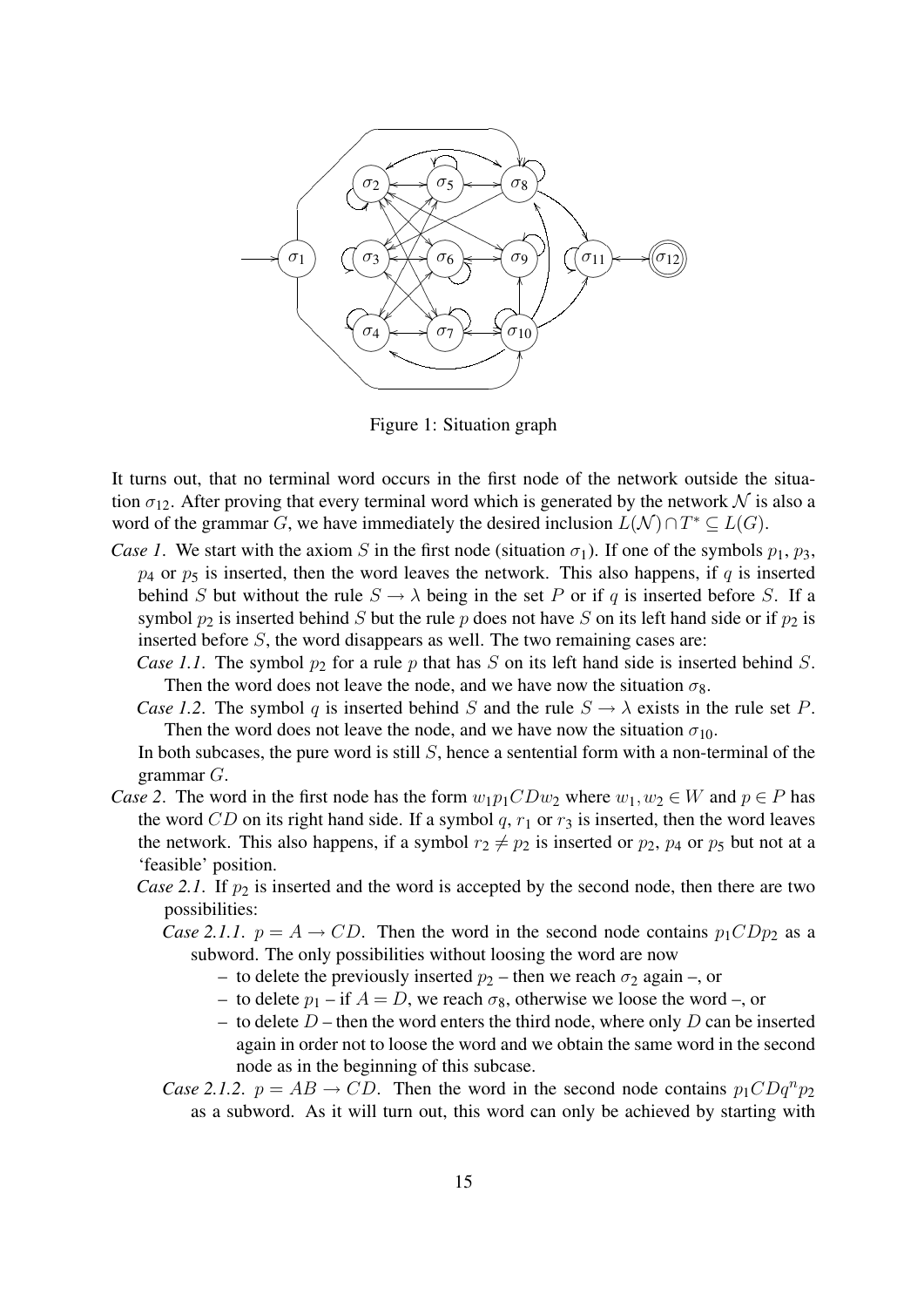the word  $w_1 Aq^n Bp_2w_2$  in the first node, hence situation  $\sigma_9$ . The only possibilities without loosing the word are now

- to delete the previously inserted  $p_2$  then we reach  $\sigma_2$  again –, or
- to delete  $D$  then the word enters the third node, where D or B can be inserted (with  $D$  we have the same situation as before), with  $B$  inserted, the word goes to the second node which can delete  $B$  again (then we return to the same situation) or if  $C = A$  it deletes  $p_1$  and we reach situation  $\sigma_9$  or it deletes C, then the word is communicated to the third node that inserts  $C$  again (same as before) or A and sends the word to the second node, it deletes A again (same as before) or  $p_1$  such we reach the situation  $\sigma_9$  –, or
- to delete C if  $B = D$  (and  $n = 0$ ) then the word goes to the third node which inserts  $C$  again (as before) or  $A$  and sends the word to the second node, that deletes A again (as before) or  $p_1$  such that we reach the situation  $\sigma_9$  –, or – to delete  $p_1$  if  $AB = CD$  and  $n = 0$  – then we have the situation  $\sigma_9$ .

If we reach the situation  $\sigma_2$ , the word has not changed; if we reach  $\sigma_9$ , then the word is  $w_1Aq^nBp_2w_2$ . This word had been already in the network (in  $\sigma_9$ ), otherwise the word  $w_1p_1CDw_2$  (in the beginning of Case 2) could not have occurred. The word  $w_1Aq^nBp_2w_2$  contains a non-terminal and has the same sentential form status is it already had.

- *Case 2.2.* If the first node inserts  $r_4$  and the second node accepts the word, then the second node deletes  $r_4$  again and we return to situation  $\sigma_2$  or it deletes  $p_1$  and we reach the situation  $\sigma_5$  or  $\sigma_6$  or the second node deletes another symbol and the word vanishes. If we reach the situation  $\sigma_5$  or  $\sigma_6$ , the pure word has not changed and hence is a sentential form with a non-terminal.
- *Case 2.3.* If the first node inserts  $r_5$  and the second node accepts the word, then the second node deletes  $r_5$  again and we return to situation  $\sigma_2$  or it deletes  $p_1$  and we reach the situation  $\sigma$ <sub>7</sub> with the same pure word or the second node deletes another symbol and the word leaves the network.
- *Case 3*. The word in the first node has the form  $w_1p_1xw_2$  where  $w_1, w_2 \in W$  containing a nonterminal and  $p \in P$  is a rule  $A \to x$ . If a symbol q,  $r_1$ ,  $r_2 \neq p_2$  or  $r_3$  is inserted or  $p_2$  or a symbol  $r_4$  or  $r_5$  is inserted at a 'wrong' position, then the word leaves the network.
	- *Case 3.1.* If  $p_2$  is inserted, then the word is accepted by the second node only, if it is  $w_1p_1xp_2w_2$ . The second node has to delete  $p_2$  again or the word would disappear. So, we have situation  $\sigma_3$  with the same word.
	- *Case 3.2.* If the first node inserts  $r_4$  and the second node accepts the word, then the second node deletes  $r_4$  again and we return to situation  $\sigma_3$  or it deletes  $p_1$  and we reach the situation  $\sigma_5$  or  $\sigma_6$  or the second node deletes another symbol, but then the word is lost. If we reach the situation  $\sigma_5$  or  $\sigma_6$ , the pure word has not changed and hence it is a sentential form with a non-terminal.
	- *Case 3.3.* If the first node inserts  $r_5$  and the second node accepts the word, then the second node deletes  $r_5$  again and we return to situation  $\sigma_3$  or it deletes  $p_1$  and we reach the situation  $\sigma$ <sub>7</sub> with the same pure word or the second node deletes another symbol and the word leaves the network.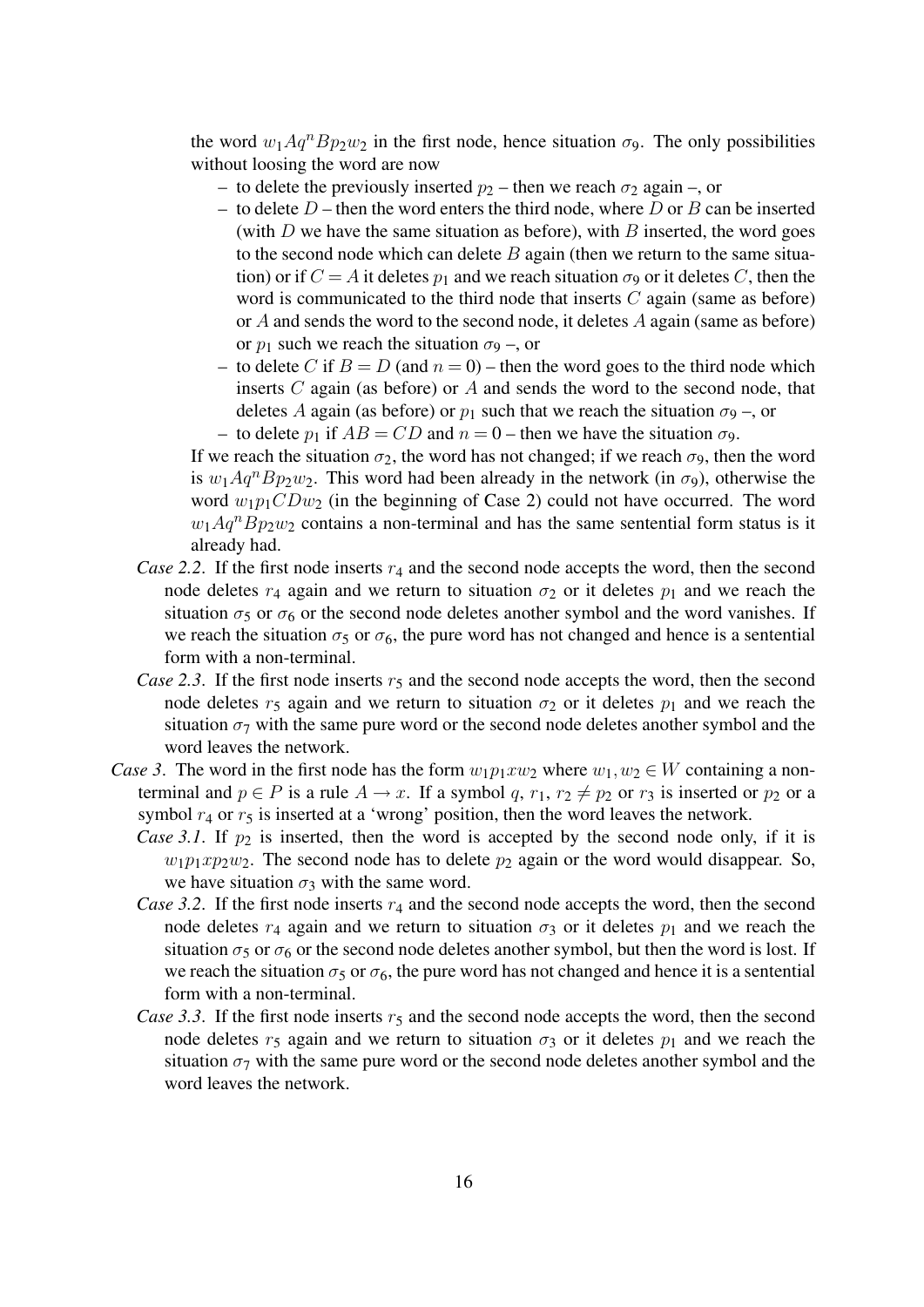- *Case 4.* The word in the first node has the form  $w_1p_1qw_2$  where  $w_1, w_2 \in W$  containing a nonterminal and  $p \in P$  is a rule  $A \to \lambda$ . If a symbol q,  $r_1$ ,  $r_2$  or  $r_3$  is inserted or a symbol  $r_4$ or  $r<sub>5</sub>$  is inserted at an unacceptable position, then the word leaves the network.
	- *Case 4.1.* If the first node inserts  $r_4$  and the second node accepts the word, then the second node deletes  $r_4$  again and we return to situation  $\sigma_4$  or it deletes  $p_1$  and we reach the situation  $\sigma_5$  or  $\sigma_6$  or the second node deletes another symbol, but then the word is lost. If we reach the situation  $\sigma_5$  or  $\sigma_6$ , the pure word has not changed and hence it is a sentential form with a non-terminal.
	- *Case 4.2.* If the first node inserts  $r_5$  and the second node accepts the word, then the second node deletes  $r_5$  again and we return to situation  $\sigma_4$  or it deletes  $p_1$  and we reach the situation  $\sigma_7$  with the same pure word or the second node deletes another symbol and the word leaves the network.
- *Case 5*. The word in the first node has the form  $w_1 A p_4 w_2$  with  $w_1, w_2 \in W$  and  $p \in P$  being a rule  $A \rightarrow x$  or  $A \rightarrow CD$ . If a symbol q,  $r_2 \neq p_2$ ,  $r_3$ ,  $r_4$  or  $r_5$  is inserted, then the word leaves the network.
	- *Case 5.1.* If  $r_1$  is inserted and the word is accepted by the second node, then the second node must delete  $r_1$  or  $p_4$ , otherwise we loose the word. If  $r_1$  is deleted, we have the situation  $\sigma_5$  again; if  $p_4$  is deleted, we have one of the situations  $\sigma_2$ ,  $\sigma_3$  or  $\sigma_4$  with the same pure word.
	- *Case 5.2.* If  $p_2$  is inserted but not between A and  $p_4$ , the word is lost, otherwise it enters the second node. If there  $p_2$  is deleted, we return to the situation  $\sigma_5$  without having changed the pure word. If the second node deletes  $p_4$ , we reach the situation  $\sigma_8$  with the same pure word. If the second node deletes another symbol, we loose the word.
- *Case 6*. The word in the first node has the form  $w_1 Aq^n B p_4 w_2$  where  $w_1, w_2 \in W$  and  $p \in P$  is a rule  $AB \rightarrow CD$ . If a symbol q,  $r_2 \neq p_2$ ,  $r_3$ ,  $r_4$  or  $r_5$  is inserted, then the word disappears.
	- *Case 6.1.* If  $r_1$  is inserted and the word is accepted by the second node, then the second node must delete  $r_1$  or  $p_4$ , otherwise we loose the word. If  $r_1$  is deleted, we have the situation  $\sigma_6$  again; if  $p_4$  is deleted, we have one of the situations  $\sigma_2$ ,  $\sigma_3$  or  $\sigma_4$  with the same pure word.
	- *Case 6.2.* If  $p_2$  is inserted but not between B and  $p_4$ , the word is lost, otherwise it enters the second node. If there  $p_2$  is deleted, we return to the situation  $\sigma_6$  without having changed the pure word. If the second node deletes  $p_4$ , we reach the situation  $\sigma_9$  with the same pure word. If the second node deletes another symbol, we loose the word.
- *Case 7.* The word in the first node has the form  $w_1 A p_5 w_2$  with  $w_1, w_2 \in W$  and  $p = A \rightarrow \lambda \in P$ . If a symbol  $r_2$ ,  $r_3$ ,  $r_4$  or  $r_5$  is inserted, then the word disappears.
	- *Case 7.1.* If  $r_1$  is inserted and the word is accepted by the second node, then the second node must delete  $r_1$  or  $p_5$ , otherwise the word is lost. If  $r_1$  is deleted, we have the situation  $\sigma_7$ ; if  $p_5$  is deleted, we have one of the situations  $\sigma_2$ ,  $\sigma_3$  or  $\sigma_4$  with the same pure word.
	- *Case 7.2.* If q is inserted but not between A and  $p_5$ , the word is lost, otherwise it enters the second node. If there the q between A and  $p_5$  is deleted, we return to the situation  $\sigma_7$  with the same pure word. If the second node deletes  $p_5$ , we reach the situation  $\sigma_{10}$  with the unchanged pure word. If the second node deletes another symbol, the word disappears.
- *Case 8*. The word in the first node has the form  $w_1 A p_2 w_2$  with  $w_1, w_2 \in W$  and  $p \in P$  being a rule  $A \rightarrow x$  or  $A \rightarrow CD$ . If a symbol  $r_1 \neq p_1$ ,  $r_2$ ,  $r_3 \neq p_3$ ,  $r_4 \neq p_4$  or  $r_5$  is inserted, then the word leaves the network.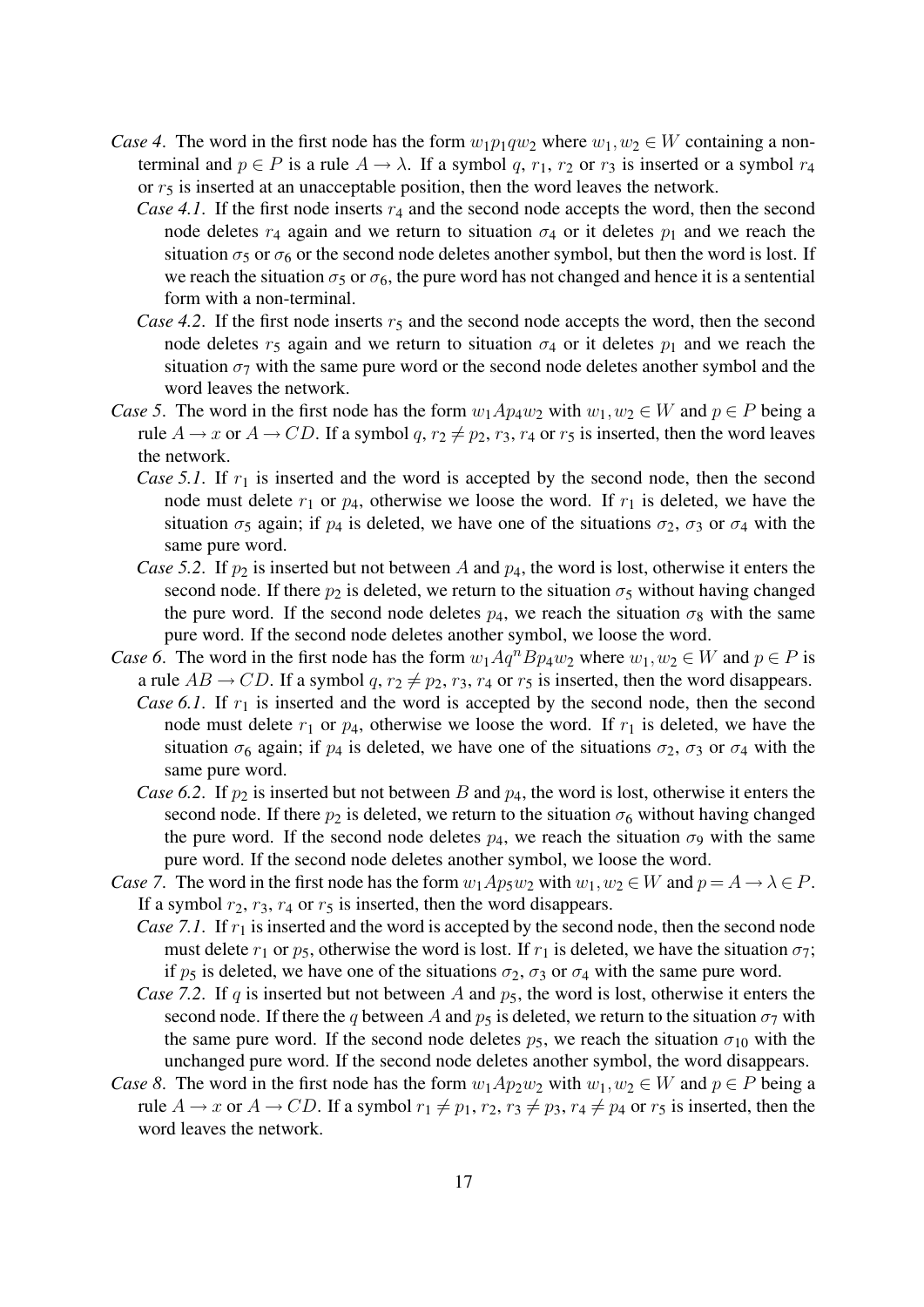- *Case 8.1.* If q is inserted between A and  $p_2$ , we loose the word, if it is inserted somewhere else, then the word remains in the node and we stay in the situation  $\sigma_8$  with the same pure word.
- *Case 8.2.* If  $p_1$  is inserted, then there are two possibilities not to loose the word:
	- *Case 8.2.1.*  $p = A \rightarrow CA$  and the word contains  $p_1 C A p_2$  as a subword. Then the second node deletes  $p_1$  again and we return to the situation  $\sigma_8$  or it deletes  $p_2$  and we obtain the situation  $\sigma_2$  with the same pure word or the second node deletes the A between C and  $p_2$ , then the word moves to the third node, where this A has to be inserted again or the word is lost. If the second node deletes another symbol, the word leaves the network.
	- *Case 8.2.2.*  $p = A \rightarrow x$  and the word contains  $p_1Ap_2$  as a subword. Then the second node deletes the A between  $p_1$  and  $p_2$  (otherwise the word disappears). The third node inserts the  $A$  again (the we are in the same situation as before) or  $x$  at the same position (or the word vanishes). If x is inserted between  $p_1$  and  $p_2$ , then the word moves to the second node. If there  $p_1$  or a non-terminal is deleted, the word disappears. So, the second node has to delete  $p_2$ . If no non-terminal is left, we have reached the situation  $\sigma_{11}$ , otherwise we have the situation  $\sigma_3$ . Since we assume that the pure word we started with is a sentential form of the grammar  $G$ , the pure word now in situation  $\sigma_{11}$  or  $\sigma_3$  is a sentential form, too, because the transition in this subcase can be regarded as a simulation of the application of the rule  $A \rightarrow x$  in the grammar G.
- *Case 8.3.* Let the first node insert  $p_3$ . Then the rule p has the form  $A \rightarrow CD$ , because for the form  $r = A \rightarrow x$ , there is no symbol  $r_3$  in the alphabet V. If  $p_3$  is inserted behind  $p_2$ , the word stays in the first node, otherwise it leaves the network. If now qs are inserted, the word is not lost, as long as the subword  $Ap_2p_3$  is not affected. The only other possibility to insert a symbol and to keep the word is to insert  $p_1$  before A. Then, the word enters the second node. If this node deletes  $p_1$  again, we return to the situation as before. If  $A \neq C$ , then the only other way not to loose the word is to delete the A between  $p_1$  and  $p_2$ . Then the word moves to the third node. This node inserts A again between  $p_1$  and  $p_2$  (same as before) or it inserts C between  $p_1$  and  $p_2$ . If another insertion takes place, we loose the word. Then, the second node receives the word containing  $p_1Cp_2p_3$  as a subword. If we have  $A = C$ , then we can skip the last two rewriting and two communication steps (deleting A and inserting C), because  $p_1Ap_2p_3$  and  $p_1Cp_2p_3$  are not distinguishable. The second node deletes the C of this subword (if  $A \neq C$  then we get a situation we already had, otherwise the word moves to the third node which has to insert C at the same position again in order not to loose the word) or it deletes  $p_3$  or the word disappears. If  $p_3$  is deleted, then the word is communicated to the third node. The only possibility not to loose the word is to insert D between C and  $p_2$ . Then the word moves to the second node. There this D can be deleted to return to the previous situation. If  $p_2$  is deleted, we reach the situation  $\sigma_2$ . If  $p_1$  is deleted, then the third node does not accept the word and the first node does it only if  $D = A$ ; then we reach the situation  $\sigma_8$  again. Since we assume that we started with the pure word being a sentential form, the pure word in the new situation is a sentential form, too, because the transition in this subcase can be seen as a simulation of the application of the rule  $A \rightarrow CD$  in the grammar G.

*Case 8.4.* If  $p_4$  is inserted but not behind  $p_2$ , the word vanishes. If it is inserted behind  $p_2$ ,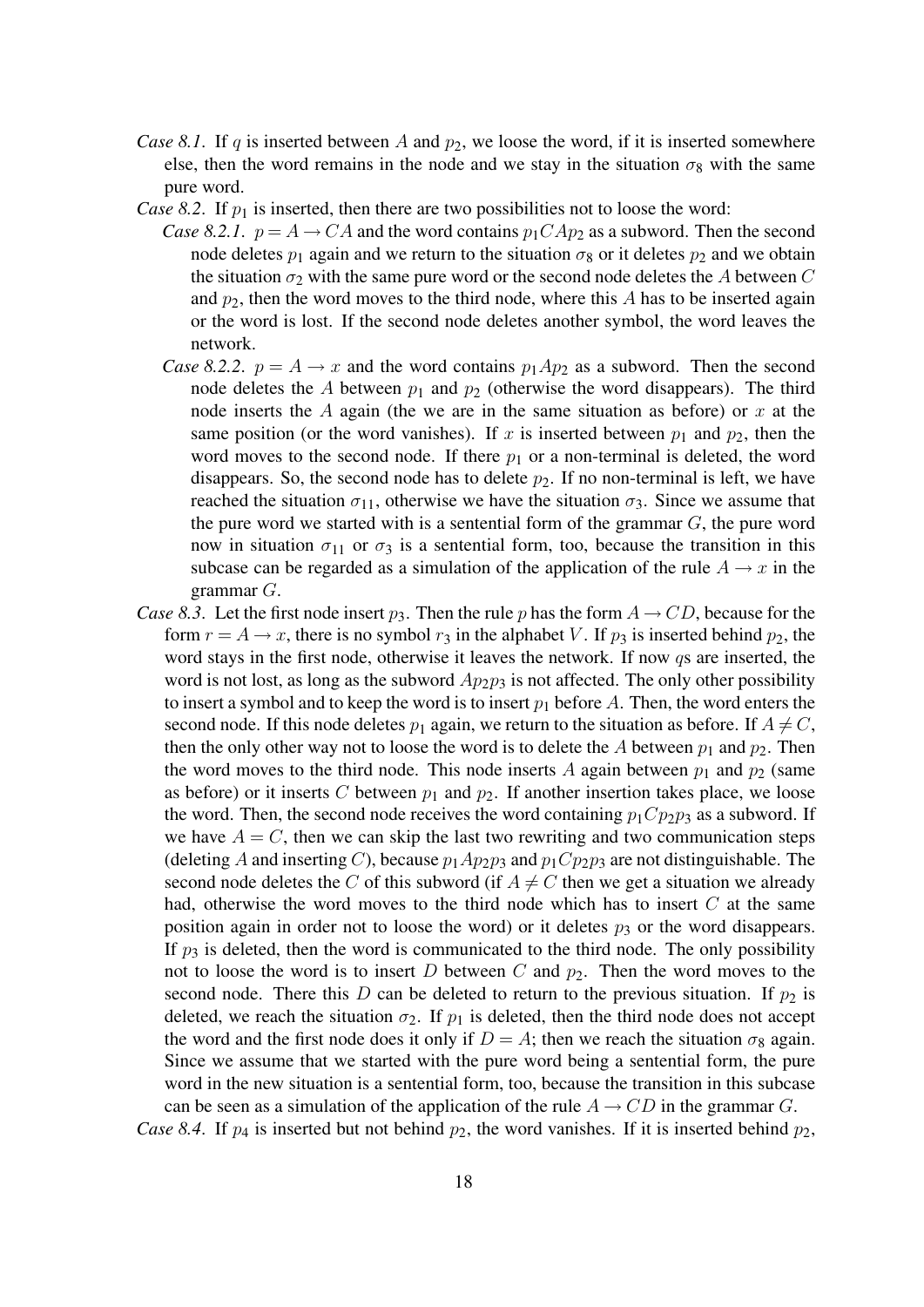the word moves to the second node. This node must delete  $p_2$  or  $p_4$ ; otherwise we would loose the word. If  $p_4$  is deleted, we are again in the situation  $\sigma_8$ ; if  $p_2$  is deleted, we reach the situation  $\sigma_5$ ; in both cases, the pure word is not changed.

- *Case 9*. The word in the first node has the form  $w_1 Aq^n Bp_2w_2$  with  $w_1, w_2 \in W$ ,  $n \ge 0$  and  $p \in P$  being a rule  $AB \to CD$ . If a q is inserted between B and  $p_2$  or a symbol  $r_1 \neq p_1, r_2$ ,  $r_3$ ,  $r_4 \neq p_4$  or  $r_5$  is inserted, then the word leaves the network. This also happens, if  $p_1$  is inserted but not before A or  $p_4$  is inserted but not behind  $p_2$ .
	- *Case 9.1.* As long as qs are inserted but not between  $B$  and  $p_2$ , the word remains in the node and neither the pure word nor the situation are changed.
	- *Case 9.2.* Suppose  $p_1$  is inserted before A. The word enters the second node. If  $p_1$  is deleted there, we return to the situation  $\sigma_9$  without changing the pure word. If  $p_2$  is deleted, the word is not lost if  $p = AB \rightarrow AB$  and  $n = 0$  where we reach the situation  $\sigma_2$  with the same pure word. If a q or a non-terminal outside the subword  $p_1Aq^nBp_2$  is deleted, the word is lost.
		- *Case 9.2.1*. If the A of the subword is deleted, the word enters the third node. If neither A or C is inserted behind  $p_1$ , the word disappears. If A is inserted, we return to the situation we just had. If  $C$  is inserted, the word moves to the second node. If there this C is deleted, we return to the previous situation. If a  $q$  or a non-terminal outside the subword  $p_1 Cq^n Bp_2$  is deleted, the word disappears. If  $p_1$  is deleted, then the word is not accepted by the third node and it is accepted by the first node only in the case that  $C = A$ ; then we have the situation  $\sigma_9$  again with the same pure word. If  $p_2$  is deleted, the word does not pass the input filter of the third node and it is accepted by the first node only if  $D = B$  and  $n = 0$ ; then we have reached the situation  $\sigma_2$  and have 'applied' the rule  $p = AB \rightarrow CB$  to the pure word which is assumed to be a sentential form of the grammar G, hence we have obtained another sentential form. If the second node deletes B from the subword  $p_1Cq^nBp_2$ , the word enters the third node. If there this  $B$  is inserted again, we return. Otherwise, the only possibility to keep the word is to insert D behind C. Then the word  $w_1p_1CDq^np_2w_2$  is communicated to the second node. If the  $D$  inserted last is deleted, we return. This is also the case, if the node deletes C and  $C = D$ . If the node deletes C and  $C \neq D$  or it deletes a q,  $p_1$  or a non-terminal outside the subword  $p_1CDq^np_2$ , then the word disappears. If  $p_2$  is deleted, the word enters the first node and we reach the situation  $\sigma_2$ . We have 'applied' the rule  $p = AB \rightarrow CD \in P$  to the pure word in the beginning of the Case 9. Hence, if this word was a sentential form, we end up with another sentential form in the situation  $\sigma_2$ .
		- *Case 9.2.2.* If the B of the subword  $p_1Aq^nBp_2$  is deleted, the word enters the third node, if  $A = C$  or vanishes otherwise. If the third node inserts B again, we return. The only other possibility to keep the word is to insert  $D$  behind  $A$ . Then, the word  $w_1p_1ADq^np_2w_2$  is communicated to the second node. If the D is deleted or the A is deleted and  $A = D$ , we return to the previous situation. If the node deletes A and  $A \neq D$  or it deletes a q,  $p_1$  or a non-terminal outside the subword  $p_1ADq^np_2$ , then the word disappears. If  $p_2$  is deleted, the word enters the first node and we obtain the situation  $\sigma_2$ , having simulated the application of the rule  $p = AB \rightarrow AD \in P$  to the pure word in the beginning of the Case 9 which is assumed to be a sentential form. Hence, we have another sentential form in the situation  $\sigma_2$ .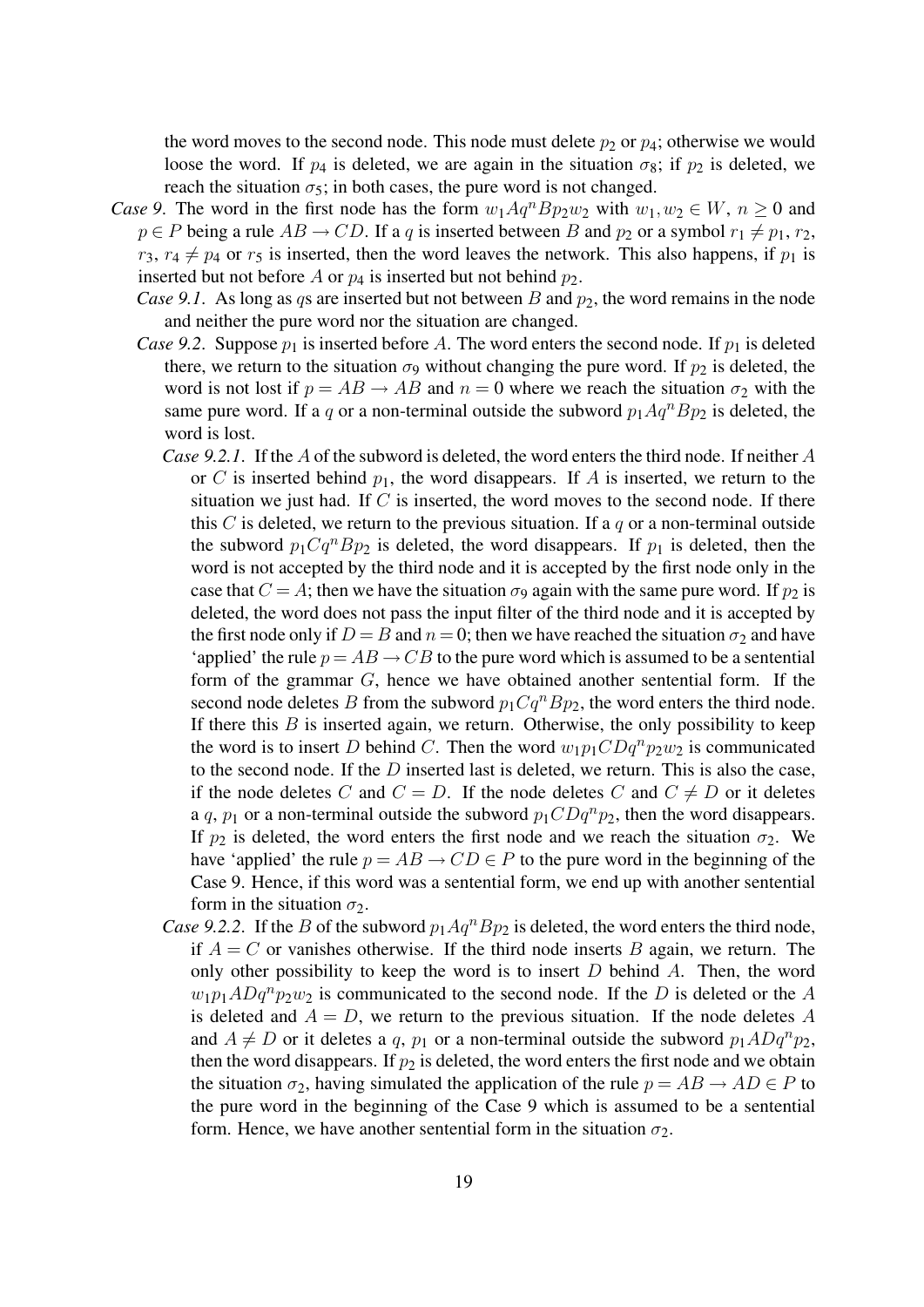- *Case 9.3.* Suppose  $p_4$  is inserted behind  $p_2$ . The word  $w_1 Aq^n Bp_2p_4w_2$  enters the second node. There,  $p_2$  or  $p_4$  has to be deleted in order to keep the word in the network. If  $p_4$  is deleted, we return to the situation  $\sigma_9$ ; if  $p_2$  is deleted, we reach the situation  $\sigma_6$ ; in both cases without changing the pure word.
- *Case 10.* The word in the first node has the form  $w_1 A q w_2$  with  $w_1, w_2 \in W$  and  $A \to \lambda \in P$ . If a symbol  $p_3$  or  $p_4$  is inserted, we loose the word. Otherwise, we have the following possibilities:
	- *Case 10.1*. If the first node inserts a q, the pure word is not changed and we stay in the situation  $\sigma_{10}$ .
	- *Case 10.2.* The first node inserts  $p_1$ . If the word afterwards contains a subword  $p_1Aq$  where  $p = A \rightarrow \lambda \in P$ , then the word enters the second node (note that the word is not necessarily  $w_1p_1Aqw_2$ ), if not, then the word disappears. In order to keep the word 'alive', the second node has to delete  $p_1$  or the A next to it on its right hand side. If  $p_1$  is deleted, we have not changed the pure word and return to the situation  $\sigma_{10}$ .
		- *Case 10.2.1.* If A is deleted but there is another non-terminal left, then the word moves to the first node. The situation is  $\sigma_4$  and the pure word is the result of applying the rule  $p = A \rightarrow \lambda \in P$  to the pure word in the beginning of the Case 10.
		- *Case 10.2.2.* If the deleted A was the last non-terminal in the word, then the word remains in the second node and we reached the situation  $\sigma_{11}$ . The pure word has been derived from the pure word in the beginning of the Case 10 by the rule  $p = A \rightarrow \lambda \in P$ . Hence, it is a sentential form of the grammar  $G$ , if the pure word before was a sentential form, too.
	- *Case 10.3.* If the first node inserts  $p_2$ , then either the word leaves the network or it remains in the first node. If it stays there, we have the situation  $\sigma_8$  or  $\sigma_9$  with the same pure word.
	- *Case 10.4.* Let the first node insert  $p_5$ . If the word afterwards contains a subword  $Aqp_5$ with  $p = A \rightarrow \lambda \in P$ , then the word enters the second node (note that the word is not necessarily  $w_1 A q p_5 w_2$ , otherwise it disappears. If the second node does not delete the q between A and  $p_5$  or  $p_5$ , the word leaves the network. If it deletes  $p_5$ , we return to the situation  $\sigma_{10}$  with the same pure word. If it deletes the q between A and  $p_5$ , we reach the situation  $\sigma_7$  with the same pure word.
- *Case 11*. The word in the second node has the form  $w_1p_1w_2$  with  $w_1, w_2 \in T_q$  and  $p \in P$ . As long as the second node deletes qs, the word stays in the node and the situation does not change (neither does the pure word). If  $p_1$  is deleted while there is still a q left, the word disappears. If there is no q left, when  $p_1$  is deleted, then the word only consists of terminal symbols. This terminal word is send to the first node. Hence, we have reached situation  $\sigma_{12}$ .
- *Case 12.* The word in the first node is terminal. If this node inserts a symbol  $p_1$  for a rule  $p = A \rightarrow x$  left to a letter x, the word is accepted by the second node, which leads us to the situation  $\sigma_{11}$ . In all other cases, the word leaves the network.

Since we start with a sentential form of the grammar G in the situation  $\sigma_1$  and we obtain in every situation a sentential form from another sentential form, the terminal word in the situation  $\sigma_{12}$  is a word of the language  $L(G)$  generated by G. Other terminal words are not produced.

Since every terminal word which is generated by the network  $\mathcal N$  is also a sentential form (hence a word) of the grammar G, the inclusion  $L(\mathcal{N}) \cap T^* \subseteq L(G)$  holds. Together with the first part, we have proved the claim  $L(N) \cap T^* = L(G)$ .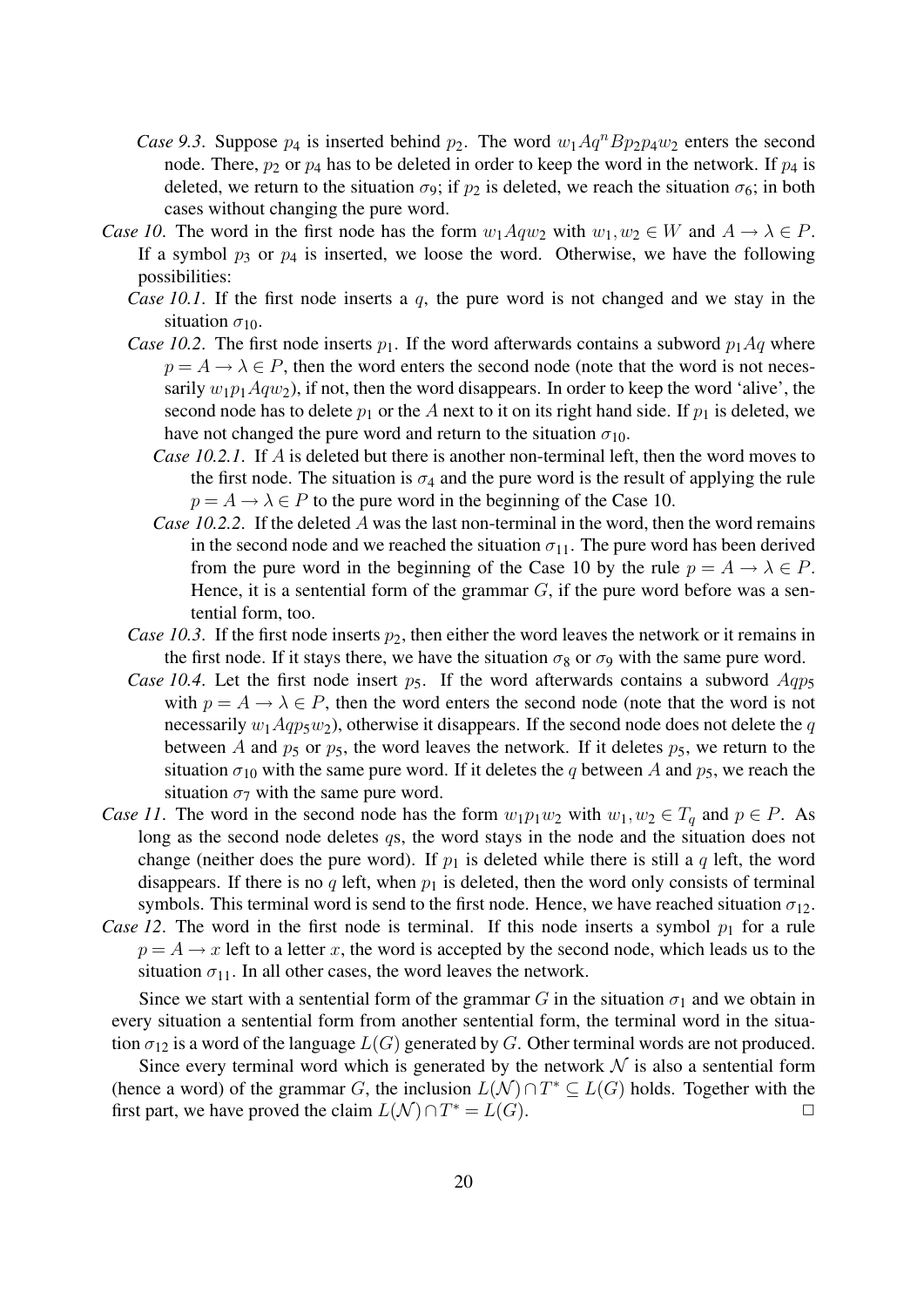Corollary 5.2 *There is a network* N *of evolutionary processors with two insertion nodes and one deletion node such that* L(N ) *is a non-recursive language.*

*Proof.* Since the family of recursive languages is closed under intersection with sets  $T^*$ , where  $T$  is an alphabet, the network constructed in the proof of Lemma 5.1 for a non-recursive language  $L$  generates a non-recursive language.  $\Box$ 

Corollary 5.3 *For any recursively enumerable language* L *there is a network* N *of evolutionary processors with four nodes which are insertion nodes and deletion nodes such that*  $L = L(\mathcal{N})$ *.* 

*Proof.* The proof can be given analogously to that of Corollary 4.3.

Obviously, any language generated by a network of evolutionary processors with only insertion and deletion nodes is recursively enumerable since arbitrary networks of evolutionary processors only generate recursively enumerable languages. Thus we get the following statement by Lemma 5.1.

Corollary 5.4 *The family of networks of evolutionary processors which have only insertion and deletion nodes coincides with the family of recursively enumerable languages.* ✷

### 6 Conclusion

In the paper we have determined the power of networks of evolutionary processors if only two different types of nodes are used in the network. We have shown that

- up to an intersection with a monoid every recursively enumerable language can be generated by a network with one deletion and two insertion nodes,
- networks with an arbitrary number of deletion and substitution nodes only produce finite languages, and for each finite language one deletion node or one substitution node is sufficient, and
- networks with an arbitrary number of insertion and substitution nodes only generate contextsensitive languages, and (up to an intersection with a monoid) every context-sensitive language can be generated by a network with one substitution node and one insertion node.

The latter two results are optimal with respect to the minimal number of necessary nodes, whereas it is an open problem whether or not one deletion and one insertion node are sufficient to generate all recursively enumerable languages.

If one considers networks with all three types of nodes, it is known that it is not necessary to allow all graphs. One can obtain all recursively enumerable languages if one restricts to special graphs e. g. to those which are known as useful structures in technology as grids or rings (see [7], [5]). Obviously, the restriction to complete graphs does not restrict the power in the case of networks with nodes of two types, either, because the graph given in the proof of Lemma 4.2 is complete and we can extend the network of Lemma 5.1 to a language equivalent network with a complete underlying graph (adding the edge  $(1,3)$  enforces the output filter of the first processor to be changed to  $O_1 = V^* \setminus (W(\beta_4' \cup \beta_8)W)$ ; for adding the edge (3,1), no changes are necessary). These graphs can be extended further to complete graphs according to those given in the proofs of the Corollaries 4.3 and 5.2. Due to the input and output filters of the new nodes, the new edges have no influence to the language generated.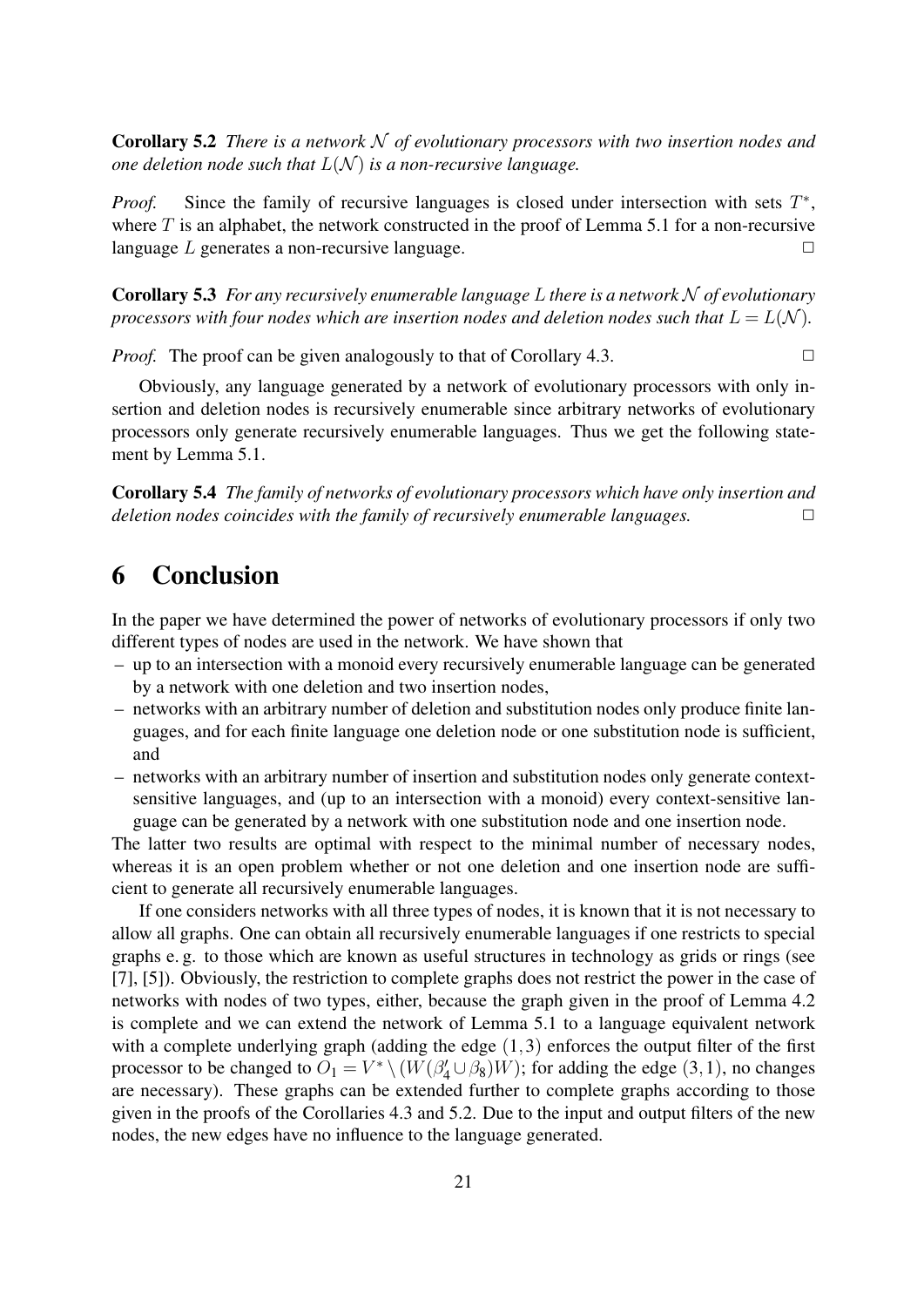Moreover, the graphs in the proofs of the Corollaries 4.3 and 5.2 are stars (if we ignore the directions) which proves that the restriction to stars does not decrease the power. The same situation holds with respect to backbones. A general investigation of special graphs remains as a task.

Analogously, one also gets all recursively enumerable languages from networks with all three types of nodes, if one restricts the form of the regular sets e. g. to random context sets, where one requires the presence and/or absence of some letters in the word (see [5]). The languages we used in our proofs are more complicated since they require absence and/or presence of some subwords. We leave as an open problem the power of networks with two types of nodes and random context regular sets.

### **References**

- [1] A. ALHAZOV, C. MARTIN-VIDE and YU. ROGOZHIN, On the number of nodes in universal networks of evolutionary processors. *Acta Inf.* 43 (2006) 331–339.
- [2] J. CASTELLANOS, P. LEUPOLD and V. MITRANA, On the size complexity of hybrid networks of evolutionary processors. *Theor. Comput. Sci.* 330 (2005) 205–220.
- [3] J. CASTELLANOS, C. MARTIN-VIDE, V. MITRANA and J. SEMPERE, Solving NPcomplete problems with networks of evolutionary processors. In: *Proc. IWANN*, Lecture Notes in Computer Science 2084, Springer-Verlag, Berlin, 2001, 621–628.
- [4] J. CASTELLANOS, C. MARTIN-VIDE, V. MITRANA and J. SEMPERE, Networks of evolutionary processors. *Acta Informatica* 38 (2003) 517–529.
- [5] E. CSUHAJ-VARJÚ, C. MARTIN-VIDE and V. MITRANA, Hybrid networks of evolutionary processors are computationally complete. *Acta Informatica* 41 (2005) 257–272.
- [6] E. CSUHAJ-VARJÚ and A. SALOMAA, Networks of parallel language processors. In: *New Trends in formal Language Theory* (Eds. GH. PAUN and A. SALOMAA), Lecture Notes in Computer Science 1218, Springer-Verlag, Berlin, 1997, 299–318.
- [7] J. DASSOW, On special networks of parallel language processors. *Romanian Journal of Information Science and Technology* 1 (1998) 331–341.
- [8] J. DASSOW and GH. PAUN, *Regulated Rewriting in Formal Language Theory*. Springer-Verlag, Berlin, 1989.
- [9] S. E. FAHLMANN, G. E. HINTON and T. J. SEIJNOWSKI, Massively parallel architectures for AI: NETL, THISTLE and Boltzmann machines. In: *Proc. AAAI National Conf. on AI*, William Kaufman, Los Altos, 1983, 109–113.
- [10] W. D. HILLIS, *The Connection Machine*. MIT Press, Cambridge, 1985.
- [11] M. MARGENSTERN, GH. PAUN, YU. ROGOZHIN and S. VERLAN, Context-free insertion-deletion systems. *Theor. Comput. Sci.* 330 (2005) 339–348.